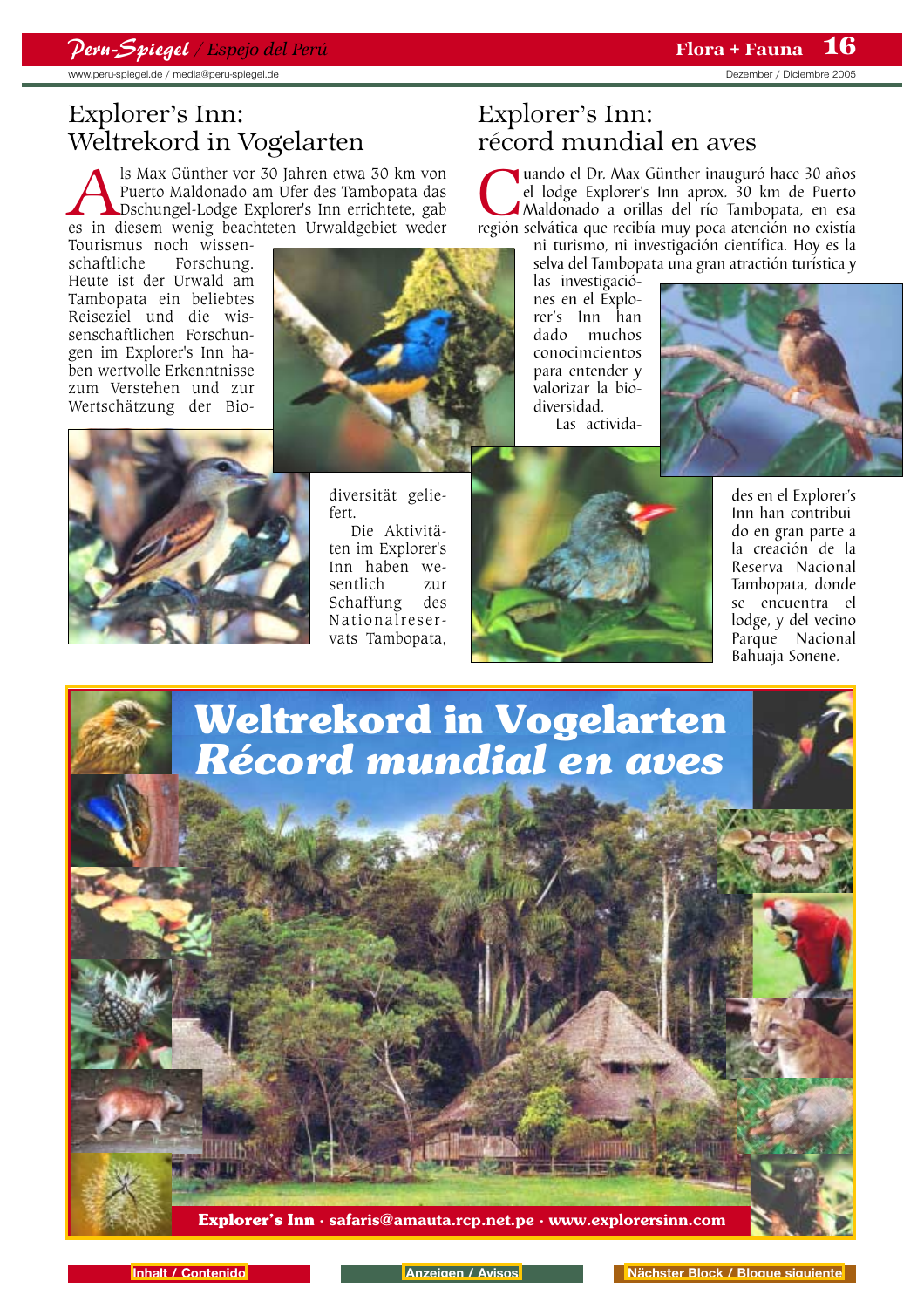## *Peru-Spiegel / Espejo del Perú* Flora + Fauna

www.peru-spiegel.de / media@peru-spiegel.de bezember / Diciembre 2005

17



in dem es sich befindet. dem angrenzenden Nationalpark Bahuaja-Sonene beigetragen.

Auf einer recht



menden Vögel – festgestellt. Nirgendwo auf der Welt wurden so viele Vogelarten auf einer so kleinen Fläche registriert.



Fearis, Patricia O'Brien, Jim Martin, Mary Palmer, Susan Parker, Theodore Parker III, Eleanor Perkins, Julie Ridgely, Robert Ridgely, Christopher Rimmer, Mark Robbins, John Rowlett, Thomas Schulenberg, James Silliman, Bruce Sorrie und Bret Whitney.



An der Erstellung der auf den folgenden Seiten aufgeführten Liste haben nahmhafte Wissenschaftler mitgewirkt: Ben Coffey, William Eley, Victor Emanuel, Barbara

En un área bastante pequeña – 5500 ha o un radio de 8 km alrededor del lodge Explorer's Inn – se han reconocido 600 especios de aves – casi 1/3 de todas las aves del Perú. En ningún otro lugar del mundo se ha registrado tantas especies de aves en un área tan pequeña.

En la elaboración de la lista publicada en las siguientes páginas han participado renombrados científicos como:

Ben Coffey, William Eley, Victor Emanuel, Barbara Fearis, Patricia O'Brien, Jim Martin, Mary Pal-





mer, Susan Par-<br>ker. Theodore **Theodore** Parker III, Eleanor Perkins, Julie Ridgely, Ro-





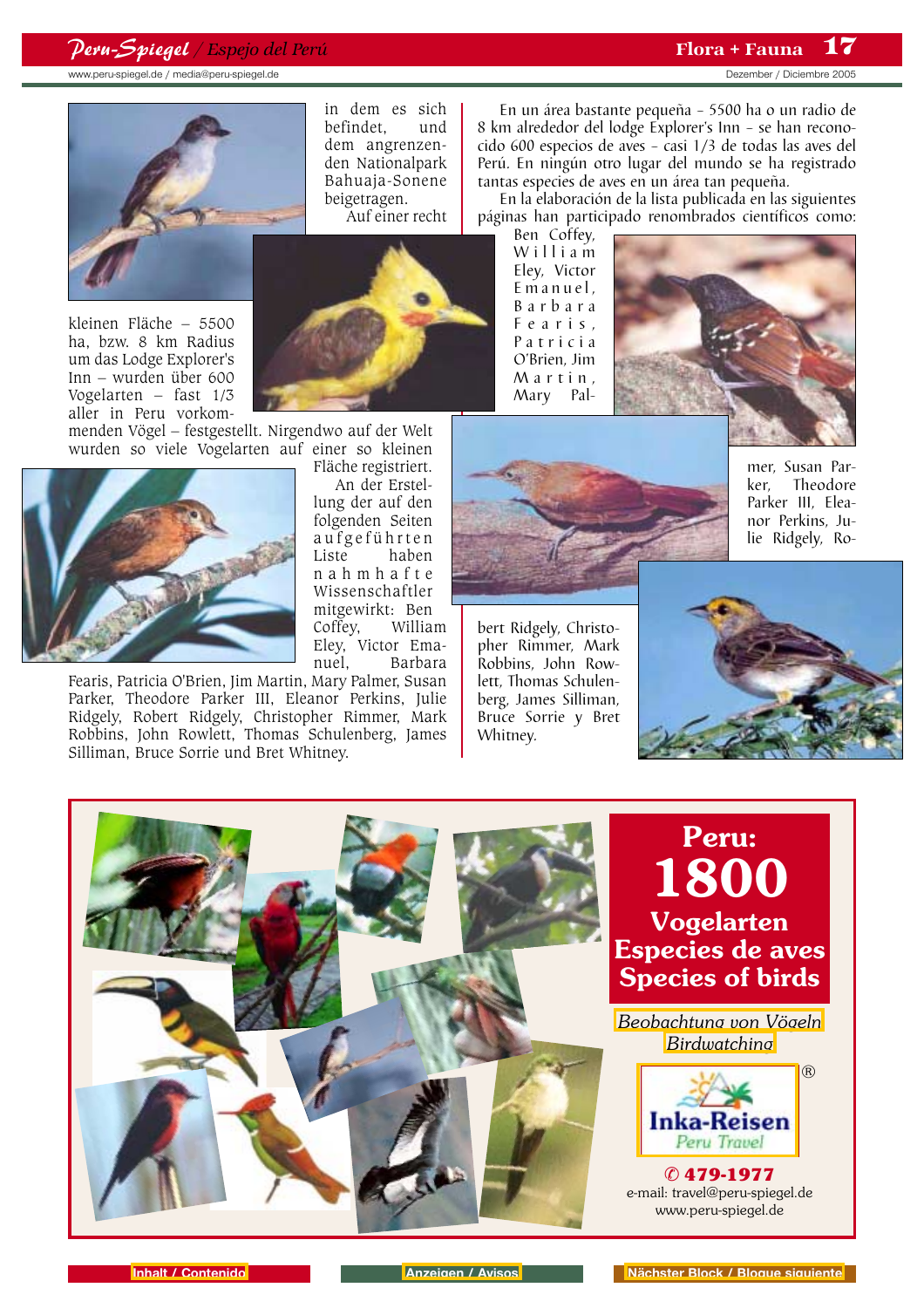www.peru-spiegel.de / media@peru-spiegel.de by the control of the Dezember of Diciembre 2005

| Latin                                             | Deutsch                              | Español                              | English                                          |
|---------------------------------------------------|--------------------------------------|--------------------------------------|--------------------------------------------------|
| Accipitridae<br>26 species                        | Habichtartige                        | Águilas y Milanos                    | Hawks, Eagles, Kites                             |
| Accipiter bicolor                                 | Zweifarbensperber                    | Gavilán Bicolor                      | <b>Bicolored Hawk</b>                            |
| Accipiter striatus                                | Eckschwanzsperber                    | Gavilán Americano                    | Sharp-shinned Hawk                               |
| Accipiter superciliosus                           | Däumlingssperber                     | Gavilancito Americano                | Tiny Hawk                                        |
| <b>Busarellus nigricollis</b>                     | Fischbussard                         | <b>Busardo Colorado</b>              | <b>Black-collared Hawk</b>                       |
| <b>Buteo albonotatus</b>                          | Mohrenbussard                        | Busardo Aura                         | Zone-tailed Hawk                                 |
| Buteo brachyurus                                  | Kurzschwanzbussard                   | <b>Busardo Colicorto</b>             | Short-tailed Hawk                                |
| Buteo magnirostris                                | Wegebussard                          | <b>Busardo Caminero</b>              | Roadside Hawk                                    |
| Buteo nitidus                                     | Zweibindenbussard                    | Aguilucho Gris                       | Gray Hawk                                        |
| Buteo platypterus                                 | Breitflügelbussard                   | Busardo Aliancho                     | <b>Broad-winged Hawk</b>                         |
| Buteogallus urubitinga<br>Chondrohierax uncinatus | Schwarzbussard                       | Busardo-negro Urubitinga             | Great Black-Hawk                                 |
| Elanoides forficatus                              | Langschnabelweih<br>Schwalbenweih    | Milano Picogarfio<br>Elanio Tijereta | Hook-billed Kite<br>American Swallow-tailed Kite |
| Gampsonyx swainsonii                              | Perlaar                              | Elanio Enano                         | Pearl Kite                                       |
| Geranospiza caerulescens                          | Sperberweihe                         | Azor Zancón                          | Crane Hawk                                       |
| Harpagus bidentatus                               | Doppelzahnweih                       | Milano Bidentado                     | Double-toothed Kite                              |
| Harpia harpyja                                    | Harpyie                              | Arpía Mayor                          | Harpy Eagle                                      |
| lctinia plumbea                                   | Schwebeweih                          | Elanio Plomizo                       | Plumbeous Kite                                   |
| Leptodon cayanensis                               | Cayenneweih                          | Milano Cabecigrís                    | Gray-headed Kite                                 |
| Leucopternis kuhli                                | Weißbrauenbussard                    | Busardo Cejiblanco                   | White-browed Hawk                                |
| eucopternis schistaceus                           | Schieferbussard                      | Busardo Pizarroso                    | Slate-colored Hawk                               |
| Morphnus guianensis                               | Würgadler                            | Arpía Menor                          | <b>Crested Eagle</b>                             |
| Rostrhamus hamatus                                | Hakenweih                            | Caracolero Plomizo                   | Slender-billed Kite                              |
| Rostrharmus sociabilis                            | Schneckenweih                        | Caracolero Común                     | Snail Kite                                       |
| Spizaetus ornatus                                 | Prachtadler                          | Águila-azor Galana                   | Ornate Hawk-Eagle                                |
| Spizaetus tyrannus                                | Tyrannenadler                        | Águila-azor Negra                    | <b>Black Hawk-Eagle</b>                          |
| Spizastur melanoleucus                            | Elsteradler                          | Águila-azor Blanguinegra             | Black-and-white Hawk-Eagle                       |
|                                                   |                                      |                                      |                                                  |
| Àlcedinidae<br>5 species                          | Eisvögel                             | <b>Martín Pescadores</b>             | Kingfishers                                      |
| Ceryle torquata                                   | Rotbrustfischer                      | Martín Gigante Neotropical           | Ringed Kingfisher                                |
| Chloroceryle aenea                                | Erzfischer                           | Martín Pescador Enano                | American Pygmy Kingfisher                        |
| Chloroceryle amazona                              | Amazonasfischer                      | Martín Pescador Amazónico            | Amazon Kingfisher                                |
| Chloroceryle americana                            | Grünfischer                          | Martín Pescador Verde                | Green Kingfisher                                 |
| Chloroceryle inda                                 | Zweifarbenfischer                    | Martín Pescador Verdirrufo           | Green-and-rufous Kingfisher                      |
|                                                   |                                      |                                      |                                                  |
| Anatidae<br>4 species                             | Entenvögel                           | <b>Anátidos</b>                      | Anatidae                                         |
| Cairina moschata                                  | Moschusente                          | Pato Criollo                         | Muscovy Duck                                     |
| Dendrocygna sp.                                   | Pfeifgänse                           | Suiriris                             | Whisrling-Duck species                           |
| Neochen jubata                                    | Orinokogans                          | Ganso del Orinoco                    | Orinoco Goose                                    |
|                                                   |                                      |                                      |                                                  |
| Oxyura dominica                                   | Maskenruderente                      | Malvasía Enmascarada                 | <b>Masked Duck</b>                               |
| Anhimidae<br>1 specie                             | Wehrvögel                            | Anímidos                             | <b>Screamers</b>                                 |
| Anhima cornuta                                    | Hornwehrvogel                        | Chajá Añuma                          | <b>Horned Screamer</b>                           |
| Anhingidae<br>1 specie                            | Schlangenhalsvögel                   | Anhingas                             | <b>Darters</b>                                   |
| Anhinga anhinga                                   | Amerikanischer Schlangenhalsvogel    | Anhinga Americana                    | Anhinga                                          |
| Apodidae                                          | Segler                               | Vencejos                             | <b>Swifts</b>                                    |
| 8 species<br>Chaetura brachyura                   |                                      | Vencejo de Cola Blanca               | Short-tailed Swift                               |
| Chaetura chapmani                                 | Stutzschwanzsegler<br>Chapman-Segler | Vencejo de Alas Azules               | Chapman's Swift                                  |
| Chaetura cinereiventris                           | Graubürzelsegler                     | Vencejo Ceniciento                   | Gray-rumped Swift                                |
| Chaetura egregia                                  | Blaßbürzelsegler                     | Vencejo Egregio                      | Pale-rumped Swift                                |
| Panyptila cayennensis                             | Kleiner Schwalbensegler              | Vencejo Tijereta Chico               | Lesser Swallow-tailed Swif                       |
| Streptoprocne rutila                              | Rothalssegler                        | Vencejo Cuellirrojo                  | <b>Chestnut-collared Swift</b>                   |
| Streptoprocne zonaris                             | Halsbandsegler                       | Vencejo Acollarado                   | White-collared Swift                             |
| Tachornis squamata                                | Gabelschwanzsegler                   | Vencejillo Tijereta                  | Fork-tailed Palm-Swift                           |
| Aramidae<br>1 specie                              | Rallenkraniche                       | Caraú                                | Limpkin                                          |
| Aramus quarauna                                   | Rallenkranich                        | Carrao                               | Limpkin                                          |
| Ardeidae<br>15 species                            | Reiher                               | Garzas                               | Herons, Egrets, Bitterns                         |
| Agamia agami                                      | Speerreiher                          | Garza Agamí                          | Chestnut-bellied Heron                           |
| Ardea alba                                        | Silberreiher                         | Garceta Grande                       | Great Egret                                      |
| Ardea cocoi                                       | Cocoireiher                          | Garza Cuca                           | White-necked Heron                               |
| Botaurus pinnatus                                 | Südamerikanische Rohrdommel          | Avetoro Mirasol                      | Pinnated Bittern                                 |
| <b>Bubulcus ibis</b>                              | Kuhreiher                            | Garcilla Bueyera                     | Cattle Egret                                     |
| <b>Butorides striatus</b>                         | Mangrovereiher                       | Garcita Verdosa                      | Striated Heron                                   |
| Cochlearius cochlearius                           | Kahnschnabel                         | Martinete Cucharón                   | Boat-billed Heron                                |
| Egretta caerulea                                  | Blaureiher                           | Garceta Azul                         | Little Blue Heron                                |
| Egretta thula                                     | Schmuckreiher                        | Garceta Nívea                        | Snowy Egret                                      |
| Ixobrychus exilis                                 | Amerikanische Zwergdommel            | Avetorillo Panamericano              | Least Bittern                                    |
| Ixobrychus involucris                             | Streifendommel                       | Avetorillo Listado                   | Stripe-backed Bittern                            |
| Nycticorax nycticorax                             | Nachtreiher                          | Martinete Común                      | Black-crowned Night-Heron                        |
| Pilherodius pileatus                              | Kappenreiher                         | Garza Capirotada                     | Capped Heron                                     |
| Tigrisoma lineatum<br>Zebrilus undulatus          | Marmorreiher<br>Zickzackreiher       | Avetigre Colorada<br>Avetigre Enana  | Rufescent Tiger-Heron<br>Zigzag Heron            |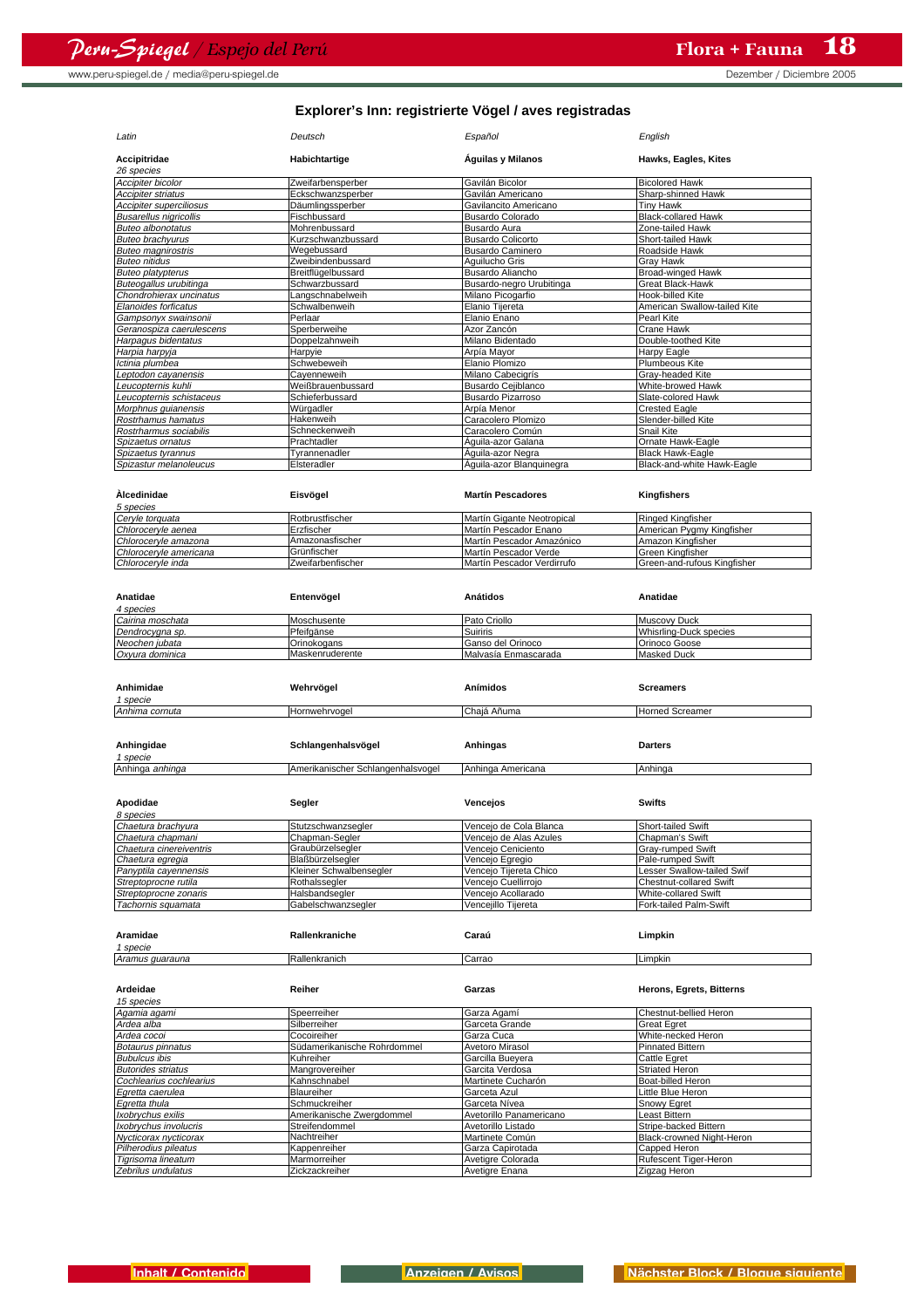www.peru-spiegel.de / media@peru-spiegel.de but control in the control of the Dezember / Diciembre 2005

| Latin                      | Deutsch               | Español                 | English                      |
|----------------------------|-----------------------|-------------------------|------------------------------|
| <b>Bucconidae</b>          | Faulvögel             | Chacurúes               | <b>Puffbirds</b>             |
| 11 species                 |                       |                         |                              |
| <b>Bucco capensis</b>      | Halsband-Faulvogel    | Buco Musiú              | <b>Collared Puffbird</b>     |
| <b>Bucco macrodactylus</b> | Braunkappen-Faulvogel | <b>Buco Cabecirrojo</b> | Chestnut-capped Puffbird     |
| Chelidoptera tenebrosa     | Schwalbenfaulvogel    | <b>Buco Golondrina</b>  | Swallow-wing                 |
| Malacoptila semicincta     | Halbring-Faulvogel    | <b>Buco Mediocollar</b> | Semicollared Puffbird        |
| Monasa flavirostris        | Gelbschnabeltrappist  | Monja Piquiqualda       | Yellow-billed Nunbird        |
| Monasa morphoeus           | Weißstirntrappist     | Monia Frentiblanca      | <b>White-fronted Nunbird</b> |
| Monasa nigrifrons          | Schwarzstirntrappist  | Monia Unicolor          | <b>Black-fronted Nunbird</b> |
| Nonnula ruficapilla        | Grauwangen-Faulvogel  | Monjilla Carigrís       | Gray-cheeked Nunlet          |
| Notharchus macrorhynchos   | Weißhals-Faulvogel    | Buco Picogordo          | White-necked Puffbird        |
| Notharchus ordii           | Braunbinden-Faulvogel | Buco Pechipardo         | Brown-bandes Puffbird        |
| Nystalus striolatus        | Strichelfaulvogel     | <b>Buco Estriado</b>    | <b>Striolated Puffbird</b>   |
|                            |                       |                         |                              |

| Capitonidae         | Bartvögel               | <b>Barbudos</b>       | <b>Barbets</b>        |
|---------------------|-------------------------|-----------------------|-----------------------|
| 3 species           |                         |                       |                       |
| Capito auratus      |                         |                       | Gilded Barbet         |
| Eubucco richardsoni | Goldbrust-Bartvogel     | Cabezón Pechiamarillo | Lemon-throated Barbet |
| Eubucco tucinkae    | Scharlachkopf-Bartvogel | Cabezón de Carabava   | Scarlet-hooded Barbet |

| Caprimulgidae            | Nachtschwalben               | Chotacabras             | <b>Nighthawks and Nightjars</b> |
|--------------------------|------------------------------|-------------------------|---------------------------------|
| 10 species               |                              |                         |                                 |
| Caprimulgus parvulus     | Zwergnachtschwalbe           | Chotacabras Chico       | <b>Little Nightjar</b>          |
| Caprimulgus rufus        | Rostnachtschwalbe            | Chotacabra Castaña      | <b>Rufous Nightjar</b>          |
| Chordeiles acutipennis   | Texasnachtschwalbe           | Añapero Garrapena       | Lesser Nighthawk                |
| Chordeiles minor         | Falkennachtschwalbe          | Añapero Yangui          | Common Nighthawk                |
| Chordeiles rupestris     | Flußnachtschwalbe            | Añapero Blanco          | Sand-colored Nighthawk          |
| Hydropsalis climacocerca | Staffelschwanz-Nachtschwalbe | Chotacabras de Escalera | Ladder-tailed Nightjar          |
| Hydropsalis torquata     | Scherenschwanz-Nachtschwalbe | Chotacabras Tijereta    | Scissor-tailed Nightjar         |
| Lurocalis semitorquatus  | Bändernachtschwalbe          | Añapero Colicorto       | Semicollared Nighthawk          |
| Nyctidromus albicollis   | Pauraquenachtschwalbe        | Chotacabras Pauraque    | Pauraque                        |
| Nyctiphrynus ocellatus   | Augennachtschwalbe           | Chotacabras Ocelado     | <b>Ocellated Poorwill</b>       |

| Cardinalidae              | Kardinäle             | Cardenales                    | Cardinals                     |
|---------------------------|-----------------------|-------------------------------|-------------------------------|
| 6 species                 |                       |                               |                               |
| Cyanocompsa cyanoides     | Stahlbischof          | Realeio Negro                 | Blue-black Grosbeak           |
| Parkerthraustes humeralis | Gelbschulterkardinal  | Piquigrueso de Hombros        | Yellow-shouldered Grosbeak    |
| Pheucticus aureoventris   | Goldbauch-Kernknacker | Piquigrueso de Pecho Negro    | Black-backed Grosbeak         |
| Saltator coerulescens     | Grausaltator          | Saltador Alicero              | <b>Grevish Saltator</b>       |
| Saltator grossus          | Rotschnabelsaltator   | Piquigordo de Garganta Blanca | Slate-colored Grosbeak        |
| Saltator maximus          | Buntkehlsaltator      | Saltador de Garganta Canela   | <b>Buff-throated Saltator</b> |
|                           |                       |                               |                               |

| Cathartidae           | Neuweltaeier         | Buitres Americanos | <b>New World Vultures</b>             |
|-----------------------|----------------------|--------------------|---------------------------------------|
| 6 species             |                      |                    |                                       |
| Cathartes aura        | Truthahngeier        | Aura Gallipavo     | <b>Turkey Vulture</b>                 |
| Cathartes melambrotus | Großer Gelbkopfaeier | Aura Selvática     | <b>IGreater Yellow-headed Vulture</b> |
| Coragyps atratus      | Rabengeier           | Zopilote Nearo     | <b>Black Vulture</b>                  |
| Sarcoramphus papa     | Königsgeier          | Zopilote Rev       | King Vulture                          |

| Charadriidae         | Regenpfeifer                 | Teros               | <b>Plovers</b>         |
|----------------------|------------------------------|---------------------|------------------------|
| 4 species            |                              |                     |                        |
| Charadrius collaris  | Schlankschnabel-Regenpfeifer | Chorliteio de Azara | <b>Collared Plover</b> |
| Vanellus cavanus     | Cavennekiebitz               | Avefría de Cavena   | Pied Lapwing           |
| Vanellus chilensis   | Bronzekiebitz                | Avefría Tero        | Southern Lapwing       |
| Vanellus resplendens | Andenkiebitz                 | Avefría Andina      | Andean Lapwing         |

| Ciconiidae<br>2 species | Störche    | Cigüeñas          | <b>Storks</b>     |
|-------------------------|------------|-------------------|-------------------|
| Jabiru mycteria         | Jabiru     | Jabirú Americano  | Jabiru            |
| Mycteria americana      | Waldstorch | Tántalo Americano | <b>Wood Stork</b> |

| Columbidae              | <b>Tauben</b>            | Palomas               |                          |
|-------------------------|--------------------------|-----------------------|--------------------------|
|                         |                          |                       | <b>Pigeons and Doves</b> |
| 10 species              |                          |                       |                          |
| Claravis pretiosa       | Schmucktäubchen          | Tortolita Azulada     | Blue Ground-Dove         |
| Columbina picui         | Picuitäubchen            | Columbina Picuí       | Picui Ground-Dove        |
| Columbina talpacoti     | Rosttäubchen             | Columbina Colorada    | Ruddy Ground-Dove        |
| Geotrygon montana       | Bergtaube                | Paloma-perdiz Común   | Ruddy Quail-Dove         |
| Leptotila rufaxilla     | Rotachseltaube           | Paloma Montaraz       | <b>Gray-fronted Dove</b> |
| Leptotila verreauxi     | Blauringtaube            | Paloma Montaraz Común | <b>White-tipped Dove</b> |
| Patagioenas cayennensis | Rotrückentaube           | Paloma Colorada       | Pale-vented Pigeon       |
| Patagioenas plumbea     | Weintaube                | Paloma Plomiza        | Plumbeous Pigeon         |
| Patagioenas speciosa    | Schuppenbauchtaube       | Paloma Escamosa       | Scaled Pigeon            |
| Patagioenas subvinacea  | Purpurtaube              | Paloma Vinosa         | Ruddy Pigeon             |
|                         |                          |                       |                          |
| Conopophagidae          | Mückenfresser            | <b>Toco Tocos</b>     | Gnateater                |
| 1 specie                |                          |                       |                          |
| Conopophaga peruviana   | Graurücken-Mückenfresser | Jeienero Peruano      | Ash-throated Gnateater   |
|                         |                          |                       |                          |
| Corvidae                | Rabenvögel               | Urracas y Cuervos     | Jays                     |
| 2 species               |                          |                       |                          |
| Cyanocorax cyanomelas   | Purpurblaurabe           | Urraca Morada         | Purplish Jay             |
| Cyanocorax violaceus    | Hvazinthenblaurabe       | Urraca Corobero       | Violaceous Jav           |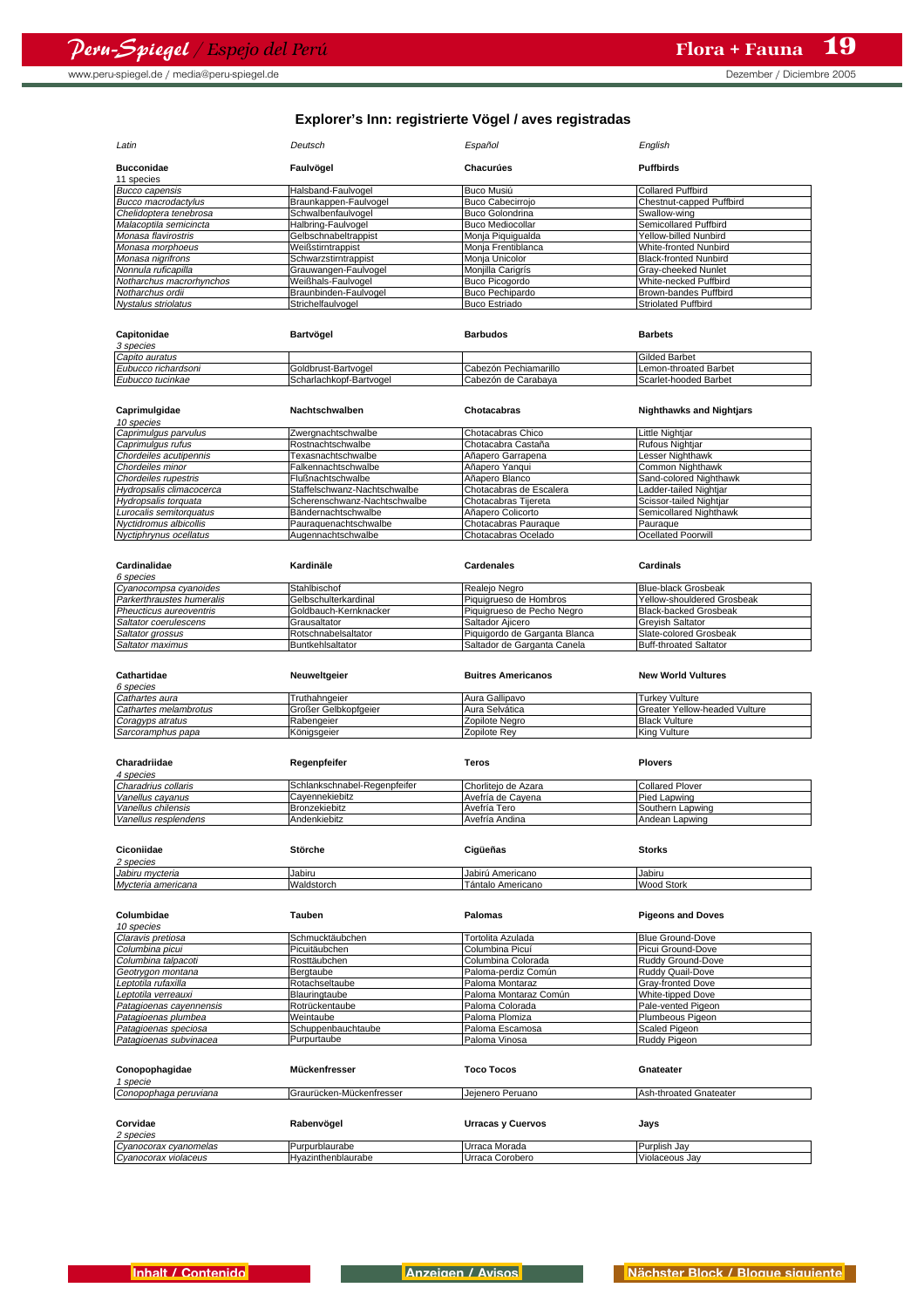| Latin                       | Deutsch                 | Español               | English                   |
|-----------------------------|-------------------------|-----------------------|---------------------------|
| Cotingidae<br>7 species     | Schmuckvögel            | Cotingas              | Cotingas                  |
| Cotinga cayana              | Türkisblaue Kotinga     | Cotinga Celeste       | Spangled Cotinga          |
| Cotinga maynana             | Veilchenkehlkotinga     | Cotinga Mayna         | Plum-throated Cotinga     |
| Gymnoderus foetidus         | Nackthalskotinga        | Cuellopelado          | Bare-necked Fruitcrow     |
| lodopleura isabellae        | Weißbrauen-Zwergkotinga | Cotinguita Cejiblanco | White-browed Purpletuft   |
| Lipaugus vociferans         | Tiefland-Graupiha       | Guardabosques Gritón  | Screaming Piha            |
| Porphyrolaema porphyrolaema | Purpurkehlkotinga       | Cotinga Gorgimorado   | Purple-throated Cotinga   |
| Querula purpurata           | Purpurbrustkotinga      | Cotinga Quérula       | Purple-throated Fruitcrow |

| Cracidae          | Hokkohühner   | Pavas              |                           |
|-------------------|---------------|--------------------|---------------------------|
| 4 species         |               |                    |                           |
| Mitu tuberosa     | Amazonashokko | Pauií Tuberoso     | Razor-billed Curassow     |
| Ortalis guttata   | Tüpfelguan    | Chachalaca Moteada | Speckled Chachalaca       |
| Penelope jacquacu | Spixquan      | Pava Amazónica     | Spix's Guan               |
| Pipile cumanensis | Blaukehlguan  | Pava Goliazul      | Blue-throated Piping-Guan |

| Cuculidae                 | Kuckucke                | <b>Cucus</b>             | Cuckoos                    |
|---------------------------|-------------------------|--------------------------|----------------------------|
| 12 species                |                         |                          |                            |
| Coccyzus americanus       | Gelbschnabelkuckuck     | Cuclillo Piquiqualdo     | Yellow-billed Cuckoo       |
| Coccvzus cinereus         | Graukehlkuckuck         | Cuclillo Ceniciento      | Ash-colored Cuckoo         |
| Coccyzus erythrophthalmus | Schwarzschnabelkuckuck  | Cuclillo Piquinegro      | <b>Black-billed Cuckoo</b> |
| Coccyzus melacoryphus     | Kleiner Mangrovekuckuck | Cuclillo Canela          | Dark-billed Cuckoo         |
| Crotophaga ani            | Glattschnabelani        | Garrapatero Aní          | Smooth-billed Ani          |
| Crotophaga major          | Riesenani               | Garrapatero Mayor        | Greater Ani                |
| Dromococcyx pavoninus     | Pfauenkuckuck           | Cuclillo Pavonino        | Pavonine Cuckoo            |
| Dromococcyx phasianellus  | Fasanenkuckuck          | Cuclillo Faisán          | Pheasant Cuckoo            |
| Piaya cayana              | Eichhornkuckuck         | Cuco-ardilla Común       | Squirrel Cuckoo            |
| Piaya melanogaster        | Schwarzbauchkuckuck     | Cuco-ardilla Ventrinegro | Black-bellied Cuckoo       |
| Piaya minuta              | Rötelkuckuck            | Cuco-ardilla Menor       | Little Cuckoo              |
| Tapera naevia             | Streifenkuckuck         | Cuclillo Crespín         | Striped Cuckoo             |

| Dendrocolaptidae                | <b>Baumsteiger</b>            | <b>Trepatroncos y Picapalos</b> | Woodcreepers                   |
|---------------------------------|-------------------------------|---------------------------------|--------------------------------|
| 19 species                      |                               |                                 |                                |
| Campylorhamphus pusillus        | Brauner Sensenschnabel        | Picoquadaña Andino              | <b>Brown-billed Scythebill</b> |
| Campylorhamphus trochilirostris | Rotrücken-Sensenschnabel      | Picoguadaña Piguirrojo          | Red-billed Scythebill          |
| Deconychura longicauda          | Langschwanz-Baumsteiger       | Trepatroncos Colilargo          | Long-tailed Woodcreeper        |
| Dendrexetastes rufiqula         | Perlhals-Baumsteiger          | Trepatroncos Gorgicanelo        | Cinnamon-throated Woodcreeper  |
| Dendrocincla fuliginosa         | Grauwangen-Baumsteiger        | Trepatroncos Fuliginoso         | Plain-brown Woodcreeper        |
| Dendrocincla merula             | Weißkinn-Baumsteiger          | Trepatroncos Barbiblanco        | White-chinned Woodcreeper      |
| Dendrocolpates certhia          | Amazonien-Bindenbaumsteiger   | Trepatroncos Barrado Amazónico  | <b>Barred Woodcreeper</b>      |
| Dendrocolpates picumnus         | Dunkelschnabel-Baumsteiger    | <b>Trepatroncos Variable</b>    | Black-banded Woodcreeper       |
| Glyphorynchus spirurus          | Keilschnabel-Baumsteiger      | Trepatroncos Picocuña           | Wedge-billed Woodcreeper       |
| Hylexetastes stresemanni        | Wellenbauch-Baumsteiger       | Trepatronco de Pico Rayado      | Bar-bellied Woodcreeper        |
| Lepidocolaptes albolineatus     | Kastanienscheitel-Baumsteiger | Trepatroncos Listado            | Lineated Woodcreeper           |
| Nasica longirostris             | Elfenbeinschnabel-Baumsteiger | Trepatroncos Piquilargo         | Long-billed Woodcreeper        |
| Sittasomus griseicapillus       | Dünnschnabel-Baumsteiger      | Trepatroncos Oliváceo           | Olivaceous Woodcreeper         |
| Xiphocolaptes promeropirhynchus | Starkschnabel-Baumsteiger     | <b>Trepatroncos Picofuerte</b>  | Strong-billed Woodcreeper      |
| Xiphorhynchus chunchotambo      | Bartstreif-Baumsteiger        | Trepatroncos de Tschudi         | Tschudi's Woodcreeper          |
| Xiphorhynchus guttatoides       |                               | Trepatronco de Lafresnaye       | Lafresnaye's Woodcreeper       |
| Xiphorhynchus juruanus          |                               |                                 | Juruá Woodcreeper              |
| Xiphorhynchus obsoletus         | Streifenbaumsteiger           | Trepatroncos Loco               | <b>Striped Woodcreeper</b>     |
| Xiphorhynchus picus             | Spechtschnabel-Baumsteiger    | <b>Trepatroncos Piquirrecto</b> | Straight-billed Woodcreeper    |

| Emberizidae                | Ammern                      | <b>Escribanos</b>            | <b>Buntings</b>             |
|----------------------------|-----------------------------|------------------------------|-----------------------------|
| 14 species                 |                             |                              |                             |
| Ammodramus aurifrons       | Gelbwangenammer             | Sabanero de Cejas Amarillas  | Yellow-browed Sparrow       |
| Arremon taciturnus         | Schwarzbrust-Ruderammer     | Saltón Tico-tico             | <b>Pectoral Sparrow</b>     |
| Oryzoborus angolensis      | Schwarzkopf-Reisknacker     | Semillero Sabanero           | Chestnut-bellied Seed-finch |
| Oryzoborus atrirostris     | Schwarzschnabel-Reisknacker | Semillero de Pico Negro      | Black-billed Seed-Finch     |
| Paroaria gularis           | Schwarzkehlkardinal         | Cardenal Bandera Alemana     | Red-capped Cardinal         |
| Sporophila bouvronides     | Diamantpfäffchen            | Espiguero de Lesson          | Lesson's Seedeater          |
| Sporophila caerulescens    | Schmuckpfäffchen            | Espiquero Corbatita Común    | Double-collared Seedeater   |
| Sporophila castaneiventris | Rotbauchpfäffchen           | Espiguero de Vientre         | Chestnut-bellied Seedeater  |
| Sporophila leucoptera      | Zweifarbenpfäffchen         | Espiquero Corbatita de Alas  | White-bellied Seedeater     |
| Sporophila lineola         | Diamantpfäffchen            | Espiguero Bigotudo           | <b>Lined Seedeater</b>      |
| Sporophila luctuosa        | Trauerpfäffchen             | Espiguero Negro y Blanco     | Black-and-white Seedeater   |
| Sporophila nigricollis     | Gelbbauchpfäffchen          | Espiguero Corbatita Amarillo | Yellow-bellied Seedeater    |
| Sporophila schistacea      | Schieferpfäffchen           | Espiguero Apizarrado         | Slate-colored Seedeater     |
| Volatinia jacarina         | Jacarini                    | Nearito Chirrí               | <b>Blue-black Grassquit</b> |

| Eurypygidae<br>1 specie  | Sonnenrallen         | Tigana                    | <b>Sunbittern</b>            |
|--------------------------|----------------------|---------------------------|------------------------------|
| Eurypyga helias          | Sonnenralle          | Tigana                    | Sunbittern                   |
| Falconidae<br>11 species | Falkenartige         | <b>Halcones</b>           | <b>Falcons and Caracaras</b> |
| Daptrius americanus      | Rotkehlkarakara      | Caracara Gorgirrojo       | Red-throated Caracara        |
| Daptrius ater            | Gelbkehlkarakara     | Caracara Negro            | <b>Black Caracara</b>        |
| Falco deiroleucus        | Rotbrustfalke        | Halcón Pechirroio         | Orange-breasted Falcon       |
| Falco rufiqularis        | Fledermausfalke      | Halcón Murcielaguero      | <b>Bat Falcon</b>            |
| Herpetotheres cachinnans | Lachfalke            | Halcón Reidor             | Laughing Falcon              |
| Micrastur gilvicollis    | Zweibinden-Waldfalke | Halcón-montés Cabecigrís  | Lined Forest-Falcon          |
| Micrastur mirandollei    | Graurücken-Waldfalke | Halcón-montés Dorsigrís   | Slatv-backed Forest Falcon   |
| Micrastur ruficollis     | Sperberwaldfalke     | Halcón-montés Agavilanado | Barred Forest-Falcon         |
| Micrastur semitorquatus  | Kappenwaldfalke      | Halcón-montés Collarejo   | Collared Forest-Falcon       |
| Milvago chimachima       | Gelbkopfkarakara     | Caracara Chimachima       | Yellow-headed Caracara       |
| Polyborus plancus        | Schopfkarakara       | Caracara Carancho         | <b>Crested Caracara</b>      |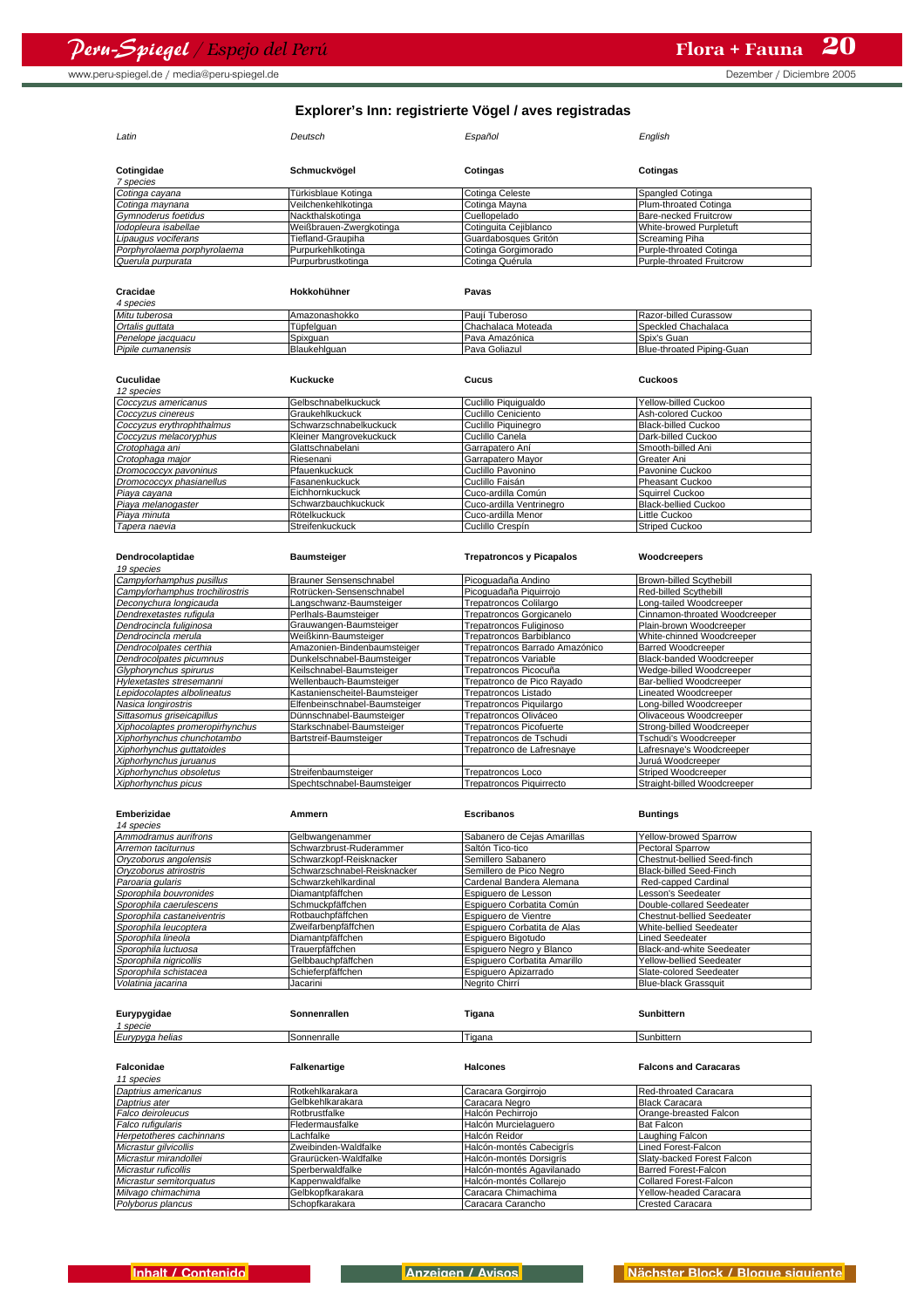| Latin                       | Deutsch                             | Español                       | English                       |
|-----------------------------|-------------------------------------|-------------------------------|-------------------------------|
| Formicariidae<br>54 species | Ameisenvögel                        | Chululús y Ponchitos          | <b>Antbirds</b>               |
| Cercomacra cinerascens      | Aschgrauer Ameisenfänger            | Hormiquero Gris               | <b>Gray Antbird</b>           |
| Cercomacra manu             | Manuameisenfänger                   | Hormiguero del Manu           | Manu Antbird                  |
| Cercomacra nigrescens       | Schwarzgrauer Ameisenfänger         | Hormiquero Negruzco           | <b>Blackish Antbird</b>       |
| Cercomacra serva            | Südlicher Trauerameisenfänger       | Hormiguero Negro              | <b>Black Antbird</b>          |
| Chamaeza nobilis            | Weißkehl-Ameisendrossel             | Tovacá Noble                  | <b>Striated Antthrush</b>     |
| Cymbilaimus lineatus        | Zebraameisenwürger                  | Batará Lineado                | <b>Fasciated Antshrike</b>    |
| Cymbilaimus sanctaemariae   | Bambusameisenwürger                 | Batará de Madre de Dios       | Bamboo Antshrike              |
| Dichrozona cincta           | Bürzelbinden-Ameisenfänger          |                               | Banded Antbird.               |
|                             |                                     | Hormiquero Bandeado           |                               |
| Drymophila devillei         | Weißbauch-Ameisenfänger             | Tiluchí Estriado Occidental   | <b>Striated Antbird</b>       |
| Dysithamnus mentalis        | Olivgrauer Würgerling               | <b>Batarito Cabecigrís</b>    | Plain Antvireo                |
| Formicarius analis          | Graubrust-Ameisendrossel            | Formicario Enmascarado        | <b>Black-faced Antthrush</b>  |
| Formicarius colma           | Rostkappen-Ameisendrossel           | Formicario Capirrojo          | Rufous-capped Antthrush       |
| Formicarius rufifrons       | Roststirn-Ameisendrossel            | Formicario Frentirrufo        | Rufous-fronted Antthrush      |
| Gymnopithys salvini         | Bindenschwanz-Ameisenvogel          | Hormiguero Gorgiblanco        | White-throated Antbird        |
| Hylopezus berlepschi        | Olivmantel-Ameisenpitta             | Tororoí Amazónico             | Amazonian Antpitta            |
| Hylophylax naevia           | Ockerflecken-Ameisenwächter         | Hormiquero Dorsipunteado      | Spot-backed Antbird           |
| Hylophylax poecilonota      | Schuppenmantel-Ameisenwächter       | Hormiguero Dorsiescamado      | Scale-backed Antbird          |
| Hylophylax punctulata       | Weißflecken-Ameisenwächter          | Hormiquero Lomipunteado       | Dot-backed Antbird            |
| Hypocnemis cantatori        | Rostflanken-Ameisenschnäpper        | Hormiquero Cantarín           | <b>Warbling Antbird</b>       |
| Hypocnemoides maculicauda   | Südlicher Grauameisenschnäpper      | Hormiquero Colibandeado       | <b>Band-tailed Antbird</b>    |
| Microrhopias quixensis      | Tropfenflügel-Ameisenfänger         | Hormiquerito del Quijos       | Dot-winged Antwren            |
| Myrmeciza atrothorax        | Pechbrust-Ameisenvogel              | Hormiquero de Garganta        | <b>Black-throated Antbird</b> |
| Myrmeciza goeldii           | Goeldiameisenvogel                  | Hormiquero de Goeldi          | Goeldi's Antbird              |
| Myrmeciza hemimelaena       | Südlicher Rotschwanz-Ameisenvogel   | Hormiquero Colicastaño Sureño |                               |
| Myrmeciza hyperythra        | <b>Bleigrauer Ameisenvogel</b>      | Hormiquero Plomizo            | <b>Plumbeous Antbird</b>      |
| Myrmoborus leucophrys       | Weißstirn-Ameisenschnäpper          | Hormiguero Cejiblanco         | White-browed Antbird          |
| Myrmoborus myotherinus      | Schmalbrauen-Ameisenschnäpper       | Hormiguero Carinegro          | <b>Black-faced Antbird</b>    |
| Myrmothera campanisona      | Strichelbrust-Ameisenpitta          | Tororoí Campanero             | Thrush-like Antpitta          |
| Myrmotherula axillaris      | Weißflanken-Ameisenschlüpfer        |                               | White-flanked Antwren         |
|                             |                                     | Hormiguerito Flanquialbo      |                               |
| Myrmotherula brachyura      | Östlicher Weißkehl-Ameisenschlüpfer | Hormiguerito Pigmeo           | Pygmy Antwren                 |
| Myrmotherula hauxwelli      | Graubauch-Ameisenschlüpfer          | Hormiquerito de Hauxwell      | Plain-throated Antwren        |
| Myrmotherula iheringi       | Iheringameisenschlüpfer             | Hormiquerito de Ihering       | <b>Ihering's Antwren</b>      |
| Myrmotherula leucophthalma  | Weißaugen-Ameisenschlüpfer          | Hormiquerito de Ojos Blancos  | White-eyed Antwren            |
| Myrmotherula longicauda     | Weißbauch-Ameisenschlüpfer          | Hormiquerito Pechilistado     | Stripe-chested Antwren        |
| Myrmotherula Iongipennis    | Silberameisenschlüpfer              | Hormiguerito Alilargo         | Long-winged Antwren           |
| Myrmotherula menetriesii    | Blassgrauer-Ameisenschlüpfer        | Hormiquerito Gris             | Gray Antwren                  |
| Myrmotherula multostriata   | Amazonien-Strichelameisenschlüpfer  | Hormiguerito Amazónico        | Amazonian Streaked-Antwren    |
| Mvrmotherula ornata         | Schmuckameisenschlüpfer             | Hormiquerito Ornado           | Ornate Antwren                |
| Myrmotherula sclateri       | Gelbstreifen-Ameisenschlüpfer       | Hormiguerito de Sclater       | Sclater's Antwren             |
| Neoctantes niger            | Schwarzer Bodenameisenwürger        | Batará Arbustero              | <b>Black Bushbird</b>         |
| Percnostola lophotes        | Rotschopf-Ameisenvogel              | Hormiquero de Cresta Rufa     | <b>White-lined Antbird</b>    |
| Phlegopsis nigromaculata    | Tropfenmantel-Ameisenvogel          | Hormiquero Maculado           | Black-spotted Bare-eye        |
| Pygiptilas stellaris        | Fleckenflügel-Ameisenwürger         | Batará Estrellado             | Spot-winged Antshrike         |
| Rhegmatorhina melanosticta  | Grauschopf-Ameisenvogel             | Hormiquero Canoso             | Hairy-crested Antbird         |
| Sclateria naevia            | Mangroveameisenvogel                | Hormiquero Plateado           | Silvered Antbird              |
| Taraba major                | Weißbrust-Ameisenwürger             | Batará Mayor                  | <b>Great Antshrike</b>        |
| Terenura humeralis          | Rotschulter-Ameisenfänger           | Tiluchí Hombrocastaño         | Chestnut-shouldered Antwren   |
| Thamnomanes ardesiacus      | Nördlicher Schwarzkehlwürgerling    | Batará Gorgioscuro            | Dusky-throated Antshrike      |
|                             | Blaugrauer Würgerling               | Batará Azulino                | <b>Bluish-slate Antshrike</b> |
| Thamnomanes schistogynus    |                                     |                               |                               |
| Thamnophilus aethiops       | Perlschulter-Ameisenwürger          | Batará Hombroblanco           | White-shouldered Antshrike    |
| Thamnophilus amazonicus     | Amazonien-Tropfenameisenwürger      | Batará Amazónico              | Amazonian Antshrike           |
| Thamnophilus doliatus       | Bindenameisenwürger                 | Batará Barrado                | <b>Barred Antshrike</b>       |
| Thamnophilus murinus        | Braunflügel-Ameisenwürger           | Batará Murino                 | Mouse-colored Antshrike       |
| Thamnophilus schistaceus    | Schiefergrauer Ameisenwürger        | Batará Alillano               | <b>Black-capped Antshrike</b> |

| <b>Furnariidae</b>           | Töpfervögel                    | <b>Horneros</b>            | Horneros, Spinetails etc.       |
|------------------------------|--------------------------------|----------------------------|---------------------------------|
| 21 species                   |                                |                            |                                 |
| Ancistrops strigilatus       | Hackenschnabel-Blattspäher     | Ticotico Picogancho        | Chestnut-winged Hookbill        |
| Automolus dorsalis           | Graubauch-Baumspäher           | <b>Ticotico Carioscuro</b> | Crested Foliage-gleaner         |
| Automolus infuscatus         | Olivrücken-Baumspäher          | Trepamusgo Olivo           | Olive-backed Foliage Gleaner    |
| Automolus melanopezus        | Orangekehl-Baumspäher          | Ticotico Pardo             | Brown-rumped Foliage Gleaner    |
| Automolus ochrolaemus        | Fahlkehl-Baumspäher            | <b>Ticotico Gorgiclaro</b> | Buff-throated Foliage Gleaner   |
| Automolus rubiginosus        | Zimtkehl-Baumspäher            | Ticotico Castaño           | Ruddy Foliage-gleaner           |
| Automolus rufipileatus       | Rostkappen-Baumspäher          | Ticotico Coronicastaño     |                                 |
| Berlepschia rikeri           | Palmsteiger                    | Palmero                    | Point-tailed Palmcreeper        |
| Certhiaxis cinnamomea        | Gelbkinn-Riedschlüpfer         | Curutié Colorado           | Yellow-chinned Spinetail        |
| Cranioleuca gutturata        | Fleckenbrust-Baumschlüpfer     | Curutié Jaspeado           | <b>Speckled Spinetail</b>       |
| <b>Furnarius leucopus</b>    | Blassfußtöpfer                 | Hornero Paticlaro          | Pale-legged Hornero             |
| <b>Hyloctistes subulatus</b> | Strichelrücken-Waldspäher      | Ticotico Listado           | <b>Striped Foliage Gleaner</b>  |
| Metopothrix arauntiacus      | Orangestirn-Bündelnister       | Coronafelpa                | Orange-fronted Plushcrown       |
| Phacellodomus fusciceps      | Rostflügelcanastero            | Colasuave Sencillo         | <b>Plain Softtail</b>           |
| Philydor erythrocercum       | Rostbürzel-Blattspäher         | Ticotico de Rabadilla Rufa | Rufous-rumped Foliage Gleaner   |
| Philydor erythropterum       | Kastanienflügel-Blattspäher    | Ticotico Alicastaño        | Chestnut-winged Foliage Gleaner |
| Philydor pyrrhodes           | Zimtbürzel-Blattspäher         | Ticotico Lomicanelo        | Cinnamon-rumped Foliage Gleaner |
| Philvdor ruficaudatum        | Olivrücken-Blattspäher         | Ticotico Colirrufo         | Rufous-tailed Foliage Gleaner   |
| Philydor rufum               | Ockerstirn-Blattspäher         | Ticotico Ocráceo Grande    | Buff-fronted Foliage-gleaner    |
| Sclerurus caudacutus         | Weißkehl-Laubwender            | Tirahojas Colinegro        | <b>Black-tailed Leaftosser</b>  |
| Sclerurus mexicanus          | Rostkehl-Laubwender            | Tirahojas Mexicano         | Tawny-throated Leaftosser       |
| Simoxenops ucayalae          | Starkschnabel-Blattspäher      | Ticotico Picolezna Peruano | Peruvian Recurvebill            |
| Synallaxis albescens         | Weißbauch-Dickichtschlüpfer    | Piiuí Pechiblanco          | Pale-breasted Spinetail         |
| Synallaxis albigularis       | Dunkelbrust-Dickichtschlüpfer  | Pijuí Pechioscuro          | Dark-breasted Spinetail         |
| Synallaxis cabanisi          | Rostscheitel-Dickichtschlüpfer | Piiuí de Cabanis           | Cabanis's Spinetail             |
| Synallaxis quianensis        | Braunkappen-Dickichtschlüpfer  | Pijuí Coronipardo          | Plain-crowned Spinetail         |
| Synallaxis rutilans          | Schwarzkehl-Dickichtschlüpfer  | Pijuí Rojizo               | Ruddy Spinetail                 |
| Xenops milleri               | Rotschwanz-Baumspäher          | Picolezna Colirrufo        | Rufous-tailed Xenops            |
| Xenops minutus               | Braunbauch-Baumspäher          | Picolezna Menudo           | Plain Xenops                    |
| Xenops rutilans              | Strichelscheitel-Baumspäher    | Picolezna Rojizo           | <b>Streaked Xenops</b>          |
| Xenops tenuirostris          | Streifenschwanz-Baumspäher     | Picolezna Picofino         | Slender-billed Xenops           |
|                              |                                |                            |                                 |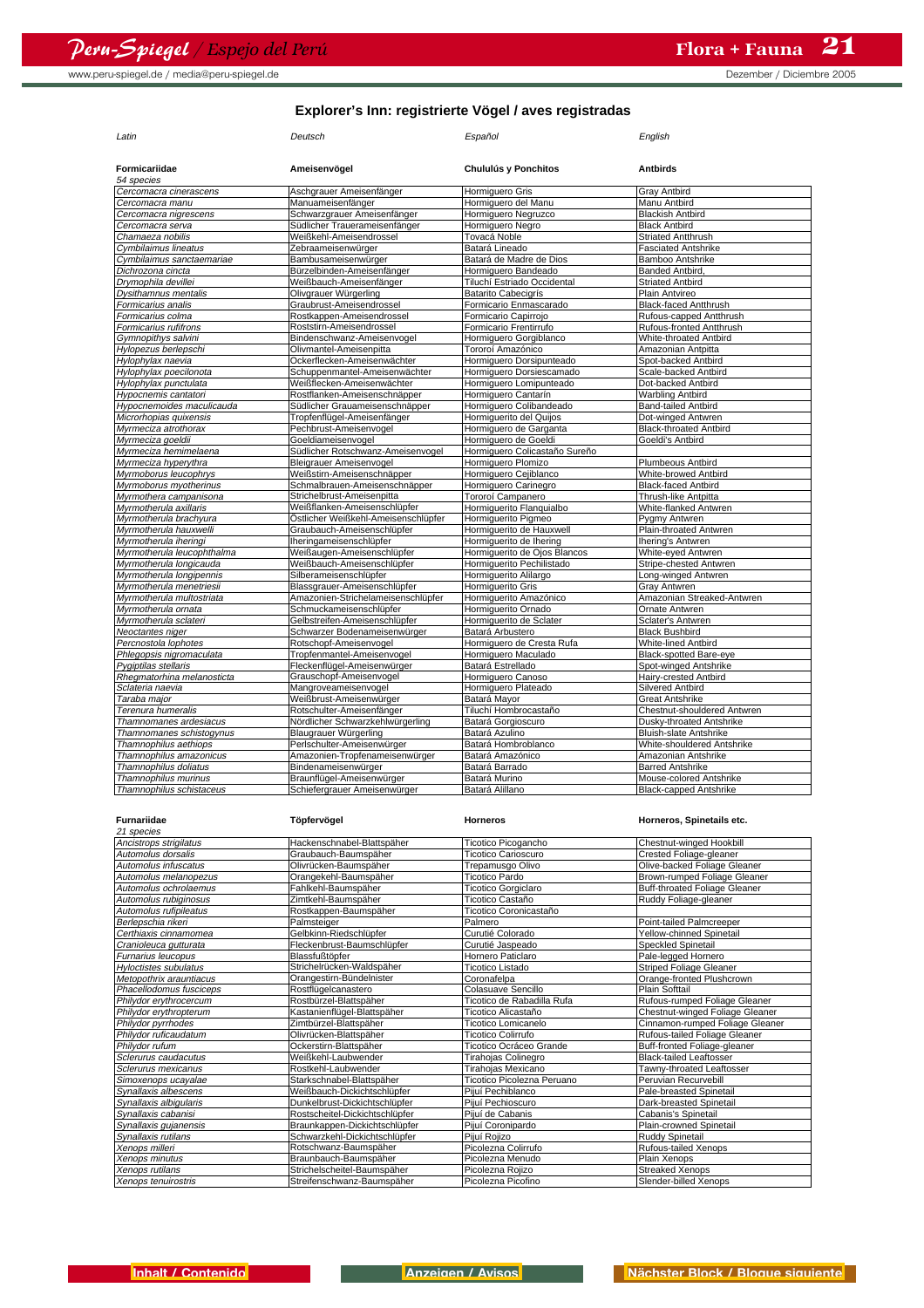www.peru-spiegel.de / media@peru-spiegel.de but control in the control of the Dezember / Diciembre 2005

| Explorer's Inn: registrierte Vögel / aves registradas |                          |                                   |                                      |
|-------------------------------------------------------|--------------------------|-----------------------------------|--------------------------------------|
| Latin                                                 | Deutsch                  | Español                           | English                              |
| Galbulidae<br>5 species                               | Glanzvögel               | Jacamares                         | Jacamars                             |
| Brachygalba albogularis                               | Weißkehl-Glanzvogel      | Jacamará Gorgiblanco              | White-throated Jacamar               |
| Galbalcyrhynchus purusianus                           | Purus-Glanzvogel         | Jacamará del Purús                | Chestnut Jacamar                     |
| Galbula cyanescens                                    | Blaustirn-Glanzvogel     | Jacamará Coroniazul               | Bluish-fronted Jacamar               |
| Galbula dea                                           | Paradiesglanzvogel       | Jacamará Colilargo                | Paradise Jacamar                     |
| Jacamerops aurea                                      | Riesenglanzvogel         | Jacamará Grande                   | Great Jacamar                        |
| Heliornithidae                                        | <b>Binsenrallen</b>      | Aves de Sol                       | <b>Sungrebes</b>                     |
| 1 specie<br>Heliornis fulica                          | Zwerabinsenralle         | Avesol Americano                  | American Sungrebe                    |
| Hirundinidae                                          | <b>Schwalben</b>         | Golondrinas                       | <b>Swallows</b>                      |
| 14 species                                            |                          |                                   |                                      |
| Alopochelidon fucata                                  | Fuchsschwalbe            | Golondrina Cabecicastaña          | Tawny-headed Swallow                 |
| Atticora fasciata                                     | Weißbandschwalbe         | Golondrina Fajiblanca             | White-banded Swallow                 |
| Atticora melanoleuca                                  | Halsbandschwalbe         | Golondrina Acollarada             | <b>Black-collared Swallow</b>        |
| Hirundo rustica                                       | Rauchschwalbe            | Golondrina Común                  | <b>Barn Swallow</b>                  |
| Neochelidon tibialis                                  | Zwergschwalbe            | Golondrina Patiblanca             | White-thighed Swallow                |
| Notiochelidon cyanoleuca                              | Schwarzsteißschwalbe     | Golondrina Barranquera            | Blue and White Swallow               |
| Petrochelidon pyrrhonota                              | Fahlstirnschwalbe        | Golondrina Risquera               | <b>Cliff Swallow</b>                 |
| Phaeoprogne tapera                                    | Braunbrustschwalbe       | Golondrina Parda                  | Brown-chested Martin                 |
| Progne chalybea                                       | Graubrustschwalbe        | Golondrina Pechigrís              | Gray-breasted Martin                 |
| Progne elegans                                        | Blauschwalbe             | Golondrina Sureña                 | Elegant Martin                       |
| Riparia riparia                                       | Uferschwalbe             | Avión Zapador                     | <b>Bank Swallow</b>                  |
| Stelgidopteryx ruficollis                             | Rauhflügelschwalbe       | Golondrina de Cuello Rojizo       | Southern Rough-winged Swallow        |
| Tachycineta albiventer                                | Cayenneschwalbe          | Golondrina Aliblanca              | White-winged Swallow                 |
| Tachycineta leucorrhoa                                | Weißbürzelschwalbe       | Golondrina Cejiblanca             | White-rumped Swallow                 |
|                                                       |                          |                                   |                                      |
| Icteridae<br>16 species                               | <b>Stärlinge</b>         | <b>Turpiales</b>                  |                                      |
| Agelasticus xanthophthalmus                           | Gelbaugenstärling        | Turpial de Ojos Amarillos         | Pale-eyed Blackbird                  |
| Amblycercus holosericeus                              | Gelbschnabelkassike      | Arrendajo Andino                  | Yellow-billed Cacique                |
| Cacicus cela                                          | Gelbbürzelkassike        | Arrendajo Común                   | Yellow-rumped Cacique                |
| Cacicus haemorrhous                                   | Rotbürzelkassike         | Arrendajo de Lomo Rojo            | Red-rumped Cacique                   |
| Cacicus solitatius                                    | Stahlkassike             | Arrendajo Llanero                 | Solitary Black Cacique               |
| Dolichonyx oryzivorus                                 | <b>Bobolink</b>          | Soldadito Arrocero                | Bobolink                             |
| Gymnostinops bifasciatus                              | Parßstirnvogel           | Conoto del Para                   | Amazonian Oropendola                 |
|                                                       | Epaulettentrupial        | Turpial de Charretera             | <b>Epaulet Oriole</b>                |
| Icterus cayanensis                                    |                          |                                   |                                      |
| Icterus croconotus                                    |                          |                                   | Orange-backed Troupial               |
| Molothrus bonariensis                                 | Seidenkuhstärling        | Vaquero Mirlo                     | Shiny Cowbird                        |
| Psarocolius angustifrons                              | Breithauben-Stirnvogel   | Conoto Olivo                      | Russet-backed Oropendola             |
| Psarocolius decumanus                                 | Krähenstirnvogel         | Conoto Yapú                       | Crested Oropendola                   |
| Psarocolius oseryi                                    | Helmstirnvogel           | Conoto de Casquete                | Casqued Oropendola                   |
| Scaphidura oryzivora                                  | Riesenkuhstärling        | Vaquero Pirata                    | Giant Cowbird                        |
| Sturnella superciliaris                               | Weißbrauenstärling       | Turpial de Bonaparte              | White-browed Blackbird               |
| Jacanidae<br>1 specie                                 | <b>Blatthühnchen</b>     | Gallitos de Agua                  | Jacana                               |
| Jacana jacana                                         | Rotstirn-Blatthühnchen   | Jacana Suramericana               | Wattled Jacana                       |
| Laridae                                               | Möwen                    | <b>Gaviotas, Gaviotines</b>       | Terns                                |
| 4 species<br>Phaetusa simplex                         | Großschnabel-Seeschwalbe | Charrán Picudo                    | Large-billed Tern                    |
|                                                       | Trauerseeschwalbe        |                                   |                                      |
| Chlidonias niger                                      | Präriemöwe               | Fumarel Común<br>Gaviota Pipizcan | <b>Black Tern</b><br>Franklin's Gull |
| Larus pipixcan<br>Sterna superciliaris                | Amazonasseeschwalbe      | Charrancito Amazónico             | Yellow-billed Tern                   |
|                                                       |                          |                                   |                                      |
| <b>Momotidae</b><br>3 species                         | Sägeracken               | <b>Burgos</b>                     | <b>Motmots</b>                       |
| Baryphthengus martii                                  | Zimtbrustmotmot          | Momoto Yeruvá Occidental          | Rufous Motmot                        |
| Electron platyrhynchum                                | Plattschnabelmotmot      | Momoto Picoancho                  | Broad-billed Motmot                  |
| Momotus momota                                        | Blauscheitelmotmot       | Burgo Verde                       | <b>Blue-crowned Motmot</b>           |
| Nyctibiidae                                           | Tagschläfer              | Urutaúes                          | Potoos                               |
| 4 species                                             |                          |                                   |                                      |
| Nyctibius aethereus                                   | angschwanz-Tagschläfer   | Nictibio Colilargo                | ong-tailed Potoo                     |
| Nyctibius bracteatus                                  | Tropfentagschläfer       | Nictibio Rufo                     | Rufous Potoo                         |
| Nyctibius grandis                                     | Riesentagschläfer        | Nictibio Grande                   | Great Potoo                          |
| Nyctibius griseus                                     | Urutau-Tagschläfer       | Nictibio Urutaú                   | Common Potoo                         |
| Odontophoridae                                        | Zahnwachteln             | Codornices                        | <b>New World Quails</b>              |
| 1 specie<br>Odontophorus stellatus                    | Sternwachtel             | Corcovado Estrellado              | Starred Wood-Quail                   |
| Opisthocomidae                                        | Schopfhühner             | Hoatzin                           | Hoatzin                              |
| 1 specie<br>Opisthocomus hoazin                       | Hoatzin                  | Hoazin                            | Hoatzin                              |
| Pandionidae                                           | <b>Fischadler</b>        | Aguila Pescadora                  | Osprey                               |
| 1 specie<br>Pandion haliaetus                         | Fischadler               | Aguila Pescadora                  | Osprey                               |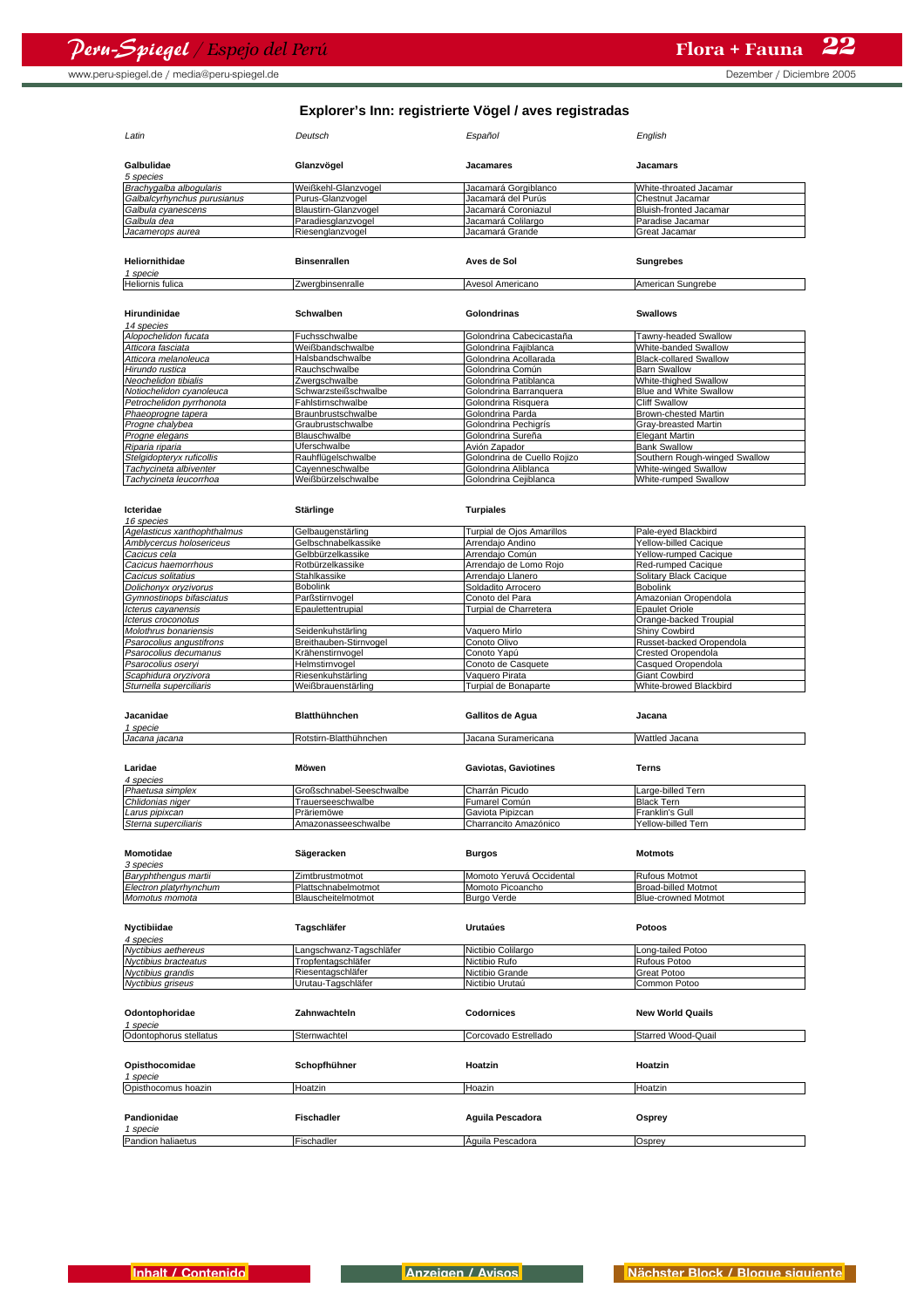www.peru-spiegel.de / media@peru-spiegel.de by the control of the control of the Dezember / Diciembre 2005

### **Explorer's Inn: registrierte Vögel / aves registradas**

| Latin                                           | Deutsch                                | Español                                      | English                                        |
|-------------------------------------------------|----------------------------------------|----------------------------------------------|------------------------------------------------|
| Parulidae<br>6 species                          | Waldsänger                             | Chipes                                       | <b>Wood Warblers</b>                           |
| Basileuterus fulvicauda                         | Flußwaldsänger                         | Reinita lomihabana                           | River (Buff-rumped) Warbler                    |
| Dendroica aestiva                               |                                        |                                              | <b>Yellow Warbler</b>                          |
| Dendroica striata                               | Kappenwaldsänger                       | Chipe Estriado                               | <b>Blackpoll Warbler</b>                       |
| Geothlypis auricularis                          |                                        |                                              | <b>Black-lored Yellowthroat</b>                |
| Oporornis agilis                                | Augenring-Waldsänger                   | Chipe de Connecticut                         | <b>Connecticut Warbler</b>                     |
| Wilsonia canadensis                             | Kanadawaldsänger                       | Chipe Collarejo                              | Canada Warbler                                 |
| Phalacrocoracidae<br>1 specie                   | Kormorane                              | Cormoranes                                   | Cormorants                                     |
| Phalacrocorax brasilianus                       | Olivenscharbe                          | Cormorán Biguá                               | Neotropic Cormorant                            |
|                                                 |                                        |                                              |                                                |
| Picidae<br>17 species                           | Spechte                                | Pájaros Carpinteros                          | Woodpeckers                                    |
| Campephilus melanoleucos                        | Schwarzkehlspecht                      | Picamaderos Barbinegro                       | Crimson-crested Woodpecker                     |
| Campephilus rubricollis                         | Rothalsspecht                          | Picamaderos Cuellirrojo                      | Red-necked Woodpecker                          |
| Celeus elegans                                  | Fahlkopfspecht                         | Carpintero Elegante                          | Chestnut Woodpecker                            |
| Celeus flavus                                   | Strohspecht                            | Carpintero Amarillo                          | Cream-colored Woodpecker                       |
| Celeus grammicus                                | Gelbflankenspecht                      | Carpintero Rojizo                            | Scale-breasted Woodpecker                      |
| Celeus spectabilis                              | Zimtkopfspecht                         | Carpintero de Cabeza Rufa                    | Rufous-headed Woodpecker                       |
| Celeus torquatus                                | Schwarzbrustspecht                     | Carpintero Pechinegro                        | Ringed Woodpecker                              |
| Colaptes punctigula                             | Tüpfelbrustspecht                      | Carpintero Moteado                           | Spot-breasted Woodpecker                       |
| Dryocopus lineatus                              | Linienspecht                           | Picamaderos Listado                          | Lineated Woodpecker                            |
| Melanerpes cruentatus                           | Gelbbrauenspecht                       | Carpintero Azulado                           | Yellow-tufted Woodpecker                       |
| Piculus chrysochloros                           | Bronzespecht                           | Carpintero Verdiamarillo                     | Golden-green Woodpecker                        |
| Piculus flaviqula                               | Gelbkehlspecht                         | Carpintero Gorgigualdo                       | Yellow-throated Woodpecker                     |
| Piculus leucolaemus                             | Weißkehlspecht                         | Carpintero Gorgiblanco                       | White-throated Woodpecker                      |
| Picumnus aurifrons                              | Goldstirn-Zwergspecht                  | Carpinterito del Amazonas                    | <b>Gold-fronted Piculet</b>                    |
| Picumnus rufiventris                            | Rotbauch-Zwergspecht                   | Carpinterito Ventrirrufo                     | Rufous-breasted Piculet                        |
| Veniliornis affinis                             | Blutflügelspecht                       | Carpintero Barreado                          | Red-stained Woodpecker                         |
| Veniliornis passerinus                          | Sperlingsspecht                        | Carpintero Chico                             | Little Woodpecker                              |
|                                                 |                                        |                                              |                                                |
| Pipridae<br>11 species                          | Schnurrvögel                           | <b>Bailarines</b>                            | <b>Manakins</b>                                |
| Lepidothrix coronata                            | Blauscheitelpipra                      | Saltarín Coroniazul                          | Blue-crowned Manakin                           |
| Machaeropterus pyrocephalus                     | Feuerkopfpipra                         | Saltarín Encendido                           | Fiery-capped Manakin                           |
| Neopelma sulphureiventer                        | Westliche Gelbbauchpipra               | Saltarín Ventrisulfúreo                      | Sulphur-bellied Tyrant-Manakin                 |
| Pipra chloromeros                               | Südliche Gelbhosenpipra                | Saltarín Coliancho                           | Round-tailed Manakin                           |
| Pipra fasciicauda                               | Schwanzbindenpipra                     | Saltarín Naranja                             | Band-tailed Manakin                            |
| Pipra rubrocapilla                              | Rotkopfpipra                           | Saltarín Cabecirrojo Sureño                  | Red-headed Manakin                             |
| Piprites chloris                                | Gelbzügelpiprites                      | Piprites Verde                               | Wing-barred Manakin                            |
|                                                 |                                        |                                              |                                                |
|                                                 |                                        |                                              |                                                |
| Schiffornis major                               | Zimttrauerkotinga                      | Llorón de Varzea                             | <b>Greater Schiffornis</b>                     |
| Schiffornis turdinus                            | Bronze-Schiffornis                     | Flautín Mirlo                                | Thrush-like Schiffornis                        |
| Tyranneutes stolzmanni                          | Südliche Zwergpipra                    | Saltarín Enano                               | Dwarf Tyrant-Manakin                           |
| Xenopipo atronitens                             | Schwarzpipra                           | Saltarín Negro                               | <b>Black Manakin</b>                           |
| Podicipedidae                                   | Lappentaucher                          | Somormujos y Zampullines                     | Grebes                                         |
| 1 specie                                        |                                        |                                              |                                                |
| Podiceps dominicus                              | Schwarzkopftaucher                     | Zampullín Macacito                           | Least Grebe                                    |
| Psittacidae<br>20 species                       | Papageien                              | Cotorras                                     | <b>Parrots</b>                                 |
|                                                 | Mülleramazone                          |                                              |                                                |
| Amazona farinosa<br>Amazona ochrocephala        |                                        | Amazona Harinosa<br>Amazona Real             | <b>Mealy Parrot</b><br>Yellow-crowned Parrot   |
|                                                 | Gelbscheitelamazone                    |                                              |                                                |
| Ara ararauna                                    | Ararauna<br>Grünflügelara              | Guacamayo Azulamarillo<br>Guacamayo Aliverde | Blue-and-yellow Macaw                          |
| Ara chloroptera<br>A <i>ra macao</i>            | Arakanga                               | Guacamavo Macao                              | Red-and-green Macaw<br><b>Scarlet Macaw</b>    |
|                                                 |                                        | Guacamayo Severo                             |                                                |
| A <i>ra severa</i>                              | Rotbugara<br>Pavuasittich              | Aratinga Ojiblanca                           | Chestnut-fronted Macaw                         |
| Aratinga leucophthalmus<br>Aratinga weddellii   | Weddellsittich                         | Aratinga Cabecifusca                         | White-eyed Parakeet<br>Dusky-headed Parakeet   |
|                                                 | Kobaltflügelsittich                    | Catita Aliazul                               | Cobalt-winged Parakeet                         |
| Brotogeris cyanoptera                           | Tuisittich                             | Catita Frentigualda                          |                                                |
| Brotogeris sanctithomae<br>Forpus sclateri      | Schwarzschnabel-Sperlingspapagei       | Cotorrita de Sclater                         | Tui Parakeet<br>Dusky-billed Parrotlet         |
| Nannopsittaca dachilleae                        | Amazonassittich                        | Cotorrita Amazónica                          | Amazonian Parrotlet                            |
|                                                 | Rotbauchara                            | Guacamayo Ventrirrojo                        | Red-bellied Macaw                              |
| Orthopsittaca manilata                          |                                        |                                              | White-bellied Parrot                           |
| Pionites leucogaster                            | Rostkappenpapagei<br>Goldwangenpapagei | Lorito Rubio                                 |                                                |
| Pionopsitta barrabandi                          |                                        | orito Carinaranja                            | Orange-cheeked Parrot                          |
| Pionus menstruus                                | Schwarzohrpapagei                      | oro Cabeciazul                               | <b>Blue-headed Parrot</b>                      |
| Propyrrhura couloni                             | Blaukopfara                            | Guacamayo Cabeciazul                         | <b>Blue-headed Macaw</b>                       |
| Pyrrhura roseifrons                             |                                        |                                              | Red-crowned Parakeet                           |
| Pyrrhura rupicola                               | Schwarzkappensittich                   | Cotorra Capirotada                           | <b>Black-capped Parakeet</b>                   |
| Touit huetii                                    | Schwarzstirnpapagei                    | Cotorrita Alirroja                           | Scarlet-shouldered Parrotlet                   |
| Psophidae                                       | Tompetervögel                          | Trompetero                                   | <b>Trumpeters</b>                              |
| 1 specie                                        |                                        |                                              |                                                |
| Psophia leucoptera                              | Weißflügel-Trompetervogel              | Trompetero Aliblanco                         | Pale-winged Trumpeter                          |
| Rallidae                                        | Rallen                                 | <b>Rascones y Gallinetas</b>                 | <b>Rails and Gallinules</b>                    |
| 8 species                                       |                                        |                                              |                                                |
| Anurolimnas castaneiceps                        | Rotmaskenralle                         | Polluela Pituro                              | Chestnut-headed Crake                          |
| Aramides cajanea                                | Cayenneralle                           | Cotara Chiricote                             | Gray-necked Wood-Rail                          |
| Laterallus exilis                               | Amazonasralle                          | Polluela Pechigrís                           | Grey-breasted Crake                            |
| Laterallus melanophaius                         | Rothalsralle                           | Polluela Burrito                             | Rufous-sided Crake                             |
| Neocrex erythrops                               | Goldschnabel-Sumpfhuhn                 | Polluela Picopinta                           | Paint-billed Crake                             |
| Pardirallus nigricans<br>Porphyrio flavirostris | Trauerralle<br>Azursultanshuhn         | Rascón Negruzco<br>Calamoncillo Celeste      | <b>Blackish Rail</b><br><b>Azure Gallinule</b> |

Porphyrio martinicus Zwergsultanshuhn Calamoncillo Americano Purple Gallinule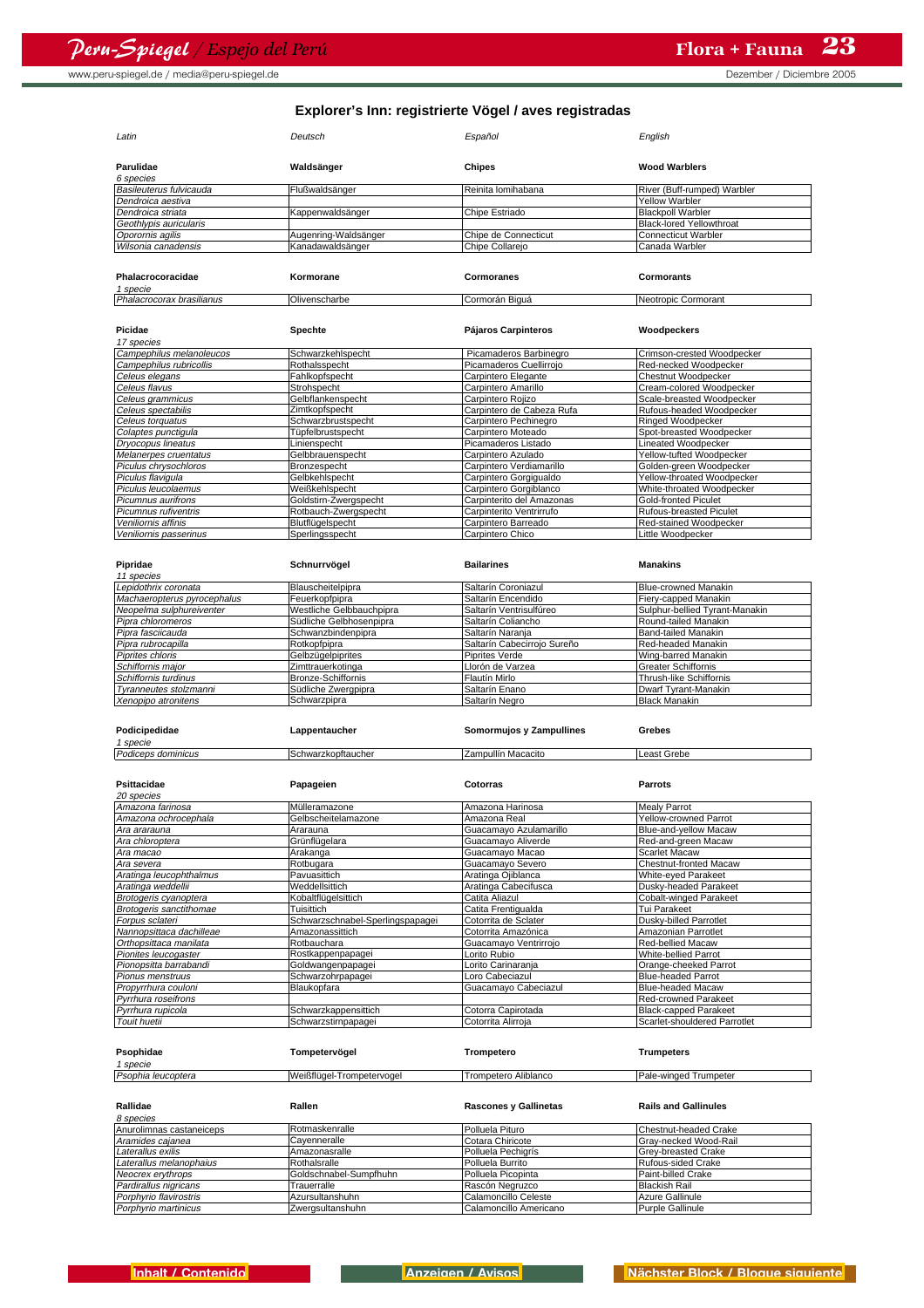| Latin                      | Deutsch                        | Español                  | English                  |
|----------------------------|--------------------------------|--------------------------|--------------------------|
| Ramphastidae               | Tukane                         | <b>Tucanes</b>           | <b>Toucans</b>           |
| 8 species                  |                                |                          |                          |
| Aulacorhynchus atroqularis |                                |                          | Peruvian Toucanet        |
| Pteroglossus azara         | Rotkopfarassari                | Arasarí de Pico Amarillo | Ivory-billed Aracari     |
| Pteroglossus beauharnaesii | Krauskopfarassari              | Arasarí Crespo           | Curl-crested Aracari     |
| Pteroglossus castanotis    | Braunohrarassari               | Arasarí Caripardo        | Chestnut-eared Aracari   |
| Pteroglossus inscriptus    | Schriftarassari                | Arasarí Marcado          | Lettered Aracari         |
| Ramphastos tucanus         | Weißbrusttukan                 | Tucán de Pico Roio       | White-throated Toucan    |
| Ramphastos vitellinus      | Dottertukan                    | Tucán de Pico Acanelado  | Channel-billed Toucan    |
| Selenidera reinwardtii     | Reinwardtarassari              | Tucanete de Reinwardt    | Golden-collared Toucanet |
|                            |                                |                          |                          |
| Rhinocryptidae             | Bürzelstelzer                  | <b>Churrines</b>         | <b>Tapaculo</b>          |
| 1 specie                   |                                |                          |                          |
| Liosceles thoracicus       | Brustflecktapaculo             | Tapaculo Amazónico       | Rusty-belted Tapaculo    |
|                            |                                |                          |                          |
| Rynchopidae                | Scherenschnäbel                | Rayadores                | <b>Skimmers</b>          |
| 1 specie                   |                                |                          |                          |
| Rynchops niger             | Amerikanischer Scherenschnabel | Rayador Americano        | <b>Black Skimmer</b>     |
|                            |                                |                          |                          |

| Scolopacidae                   | Schnepfen               | <b>Zarapitos</b>            | <b>Sandpipers</b>              |
|--------------------------------|-------------------------|-----------------------------|--------------------------------|
| 8 species                      |                         |                             |                                |
| Actitis macularia              | Drosseluferläufer       | Andarríos Maculado          | Spotted Sandpiper              |
| Bartramia longicauda           | Prärieläufer            | Correlimos Batitú           | Upland Sandpiper               |
| Calidris fuscicollis           | Weißbürzel-Strandläufer | Correlimos Culiblanco       | White-rumped Sandpiper         |
| Calidris melanotos             | Graubrust-Strandläufer  | Correlimos Pectoral         | Pectoral Sandpiper             |
| Tringa flavipes                | Kleiner Gelbschenkel    | Archibebe Patigualdo Chico  | Lesser Yellowlegs              |
| Tringa melanoleuca             | Großer Gelbschenkel     | Archibebe Patigualdo Grande | <b>Greater Yellowlegs</b>      |
| Tringa solitaria               | Einsamer Wasserläufer   | Andarríos Solitario         | <b>Solitary Sandpiper</b>      |
| <b>Tryngites subruficollis</b> | Grasläufer              | Correlimos Canelo           | <b>Buff-breasted Sandpiper</b> |

| Steatornithidae<br>1 specie | Fettschwalme        | Guácharos                  | Oilbird                     |
|-----------------------------|---------------------|----------------------------|-----------------------------|
| Steatornis caripensis       | Fettschwalm         | Guácharo                   | Oilbird                     |
| Strigidae                   | Eulen               | Lechuzas                   | Owls                        |
| 9 species                   |                     |                            |                             |
| Ciccaba virgata             | Sprenkelkauz        | Cárabo Café                | <b>Mottled Owl</b>          |
| Glaucidium brasilianum      | Brasilsperlingskauz | Mochuelo Caburé            | Ferruginous Pygmy-Owl       |
| Glaucidium hardvi           | Amazonaszwergkauz   | Mochuelo Amazónico         | Hardy's Pygmy-Owl           |
| Lophostrix cristata         | Haubenkauz          | Búho Corniblanco           | <b>Crested Owl</b>          |
| Megascops choliba           | Cholibaeule         | Autillo Chóliba            | <b>Tropical Screech-Owl</b> |
| Megascops watsonii          | Watsoneule          | Autillo Oreiudo            | Tawny-bellied Screech-Owl   |
| Pulsatrix melanota          | Bindenkauz          | Lechuzón Acollarado Grande | Band-bellied Owl            |
| Pulsatrix perspicillata     | <b>Brillenkauz</b>  | Lechuzón de Anteojos       | Spectacled Owl              |
| Rhinoptvnx clamator         | Schreieule          | Búho Gritón                | <b>Striped Owl</b>          |

| Thraupidae               | Tangare                 | <b>Frutros</b>              | <b>Tanagers</b>              |
|--------------------------|-------------------------|-----------------------------|------------------------------|
| 40 species               |                         |                             |                              |
| Chlorophanes spiza       | Kappennaschvogel        | Mielero Verde               | Green Honeycreeper           |
| Chlorophonia cyanea      | Grünorganist            | Fruterito Bonito            | Blue-naped Chlorophonia      |
| Cissopis leveriana       | Elstertangare           | Moriche Blanco              | Magpie Tanager               |
| Conothraupis speculigera | Spiegeltangare          | Frutero Blanco y Negro      | Black-and-white Tanager      |
| Cvanerpes caeruleus      | Purpurnaschvogel        | Copeicillo Violáceo         | Purple Honevcreeper          |
| Cyanerpes cyaneus        | Türkisnaschvogel        | Tucuso Monatñés             | Red-legged Honeycreeper      |
| Dacnis cayana            | Blaukopfpitpit          | Mielero Azul                | <b>Blue Dacnis</b>           |
| Dacnis flaviventer       | Gelbbauchpitpit         | Mielero de Vientre Amarillo | <b>Yellow-bellied Dacnis</b> |
| Dacnis lineata           | Maskenpitpit            | Mielero de Cara Negra       | <b>Black-faced Dacnis</b>    |
| Eucometis penicillata    | Graukopftangare         | Sigua Hormiga Bachaquera    | Gray-headed Tanager          |
| Euphonia chrysopasta     | Zügelorganist           | Fruterito de Vientre Dorado | White-lored Euphonia         |
| Euphonia cyanocephala    | Goldbürzelorganist      | Tangará cabeza celeste      | Golden-rumped Euphonia       |
| Euphonia laniirostris    | Dickschnabelorganist    | Fruterito de Pico Grueso    | Thick-billed Euphonia        |
| Euphonia minuta          | Weißbauchorganist       | Fruterito Menudito          | White-vented Euphonia        |
| Euphonia rufiventris     | Rotbauchorganist        | Fruterito de Vientre Rufo   | Rufous-bellied Euphonia      |
| Euphonia xanthogaster    | Goldbauchorganist       | Fruterito Azuleio           | Orange-bellied Euphonia      |
| Habia rubica             | Karminhabia             | Piranga Hormiguera          | Red-crowned Ant-Tanager      |
| Hemithraupis flavicollis | Gelbbürzeltangare       | Pintasilgo de Buche Dorado  | Yellow-backed Tanager        |
| Hemithraupis quira       | Guiratangare            | Pintasilgo de Buche Negro   | Guira Tanager                |
| Lamprospiza melanoleuca  | Rotschnabeltangare      | Frutero de Pico Roio Pálido | Red-billed Pied Tanager      |
| Lanio versicolor         | Gelbstirn-Würgertangare | Frutero de Alas Blancas     | White-winged Shrike-Tanager  |
| Nemosia pileata          | Nemosia                 | Cachaquito Gigante          | <b>Hooded Tanager</b>        |
| Pipraeidea melanonota    | Schwarzrückentangare    | Cachaquito Viuva            | Fawn-breasted Tanager        |
| Piranga olivacea         | Scharlachtangare        | Quitrique Rojo              | Scarlet Tanager              |
| Ramphocelus carbo        | Purpurtangare           | Sangre de Toro Apagado      | Silver-beaked Tanager        |
| Ramphocelus nigrogularis | Maskentangare           | Sangre de Toro de Antifaz   | Masked Crimson Tanager       |
| Tachyphonus cristatus    | Haubentangare           | Frutero de Cresta Roiiza    | Flame-crested Tanager        |
| Tachyphonus luctuosus    | Trauertangare           | <b>Frutero Nearo</b>        | White-shouldered Tanager     |
| Tachyphonus surinamus    | Goldschopftangare       | Frutero de Cresta Leonada   | Fulvous-crested Tanager,     |
| Tangara callophrys       | Opalscheiteltangare     | Tángara de Corona Opalina   | Opal-crowned Tanager         |
| Tangara chilensis        | Siebenfarbentangare     | Tángara Siete Colores       | Paradise Tanager             |
| Tangara mexicana         | Türkistangare           | Tángara Turquesa            | <b>Turquoise Tanager</b>     |
| Tangara nigrocincta      | Schwarzbrusttangare     | Tángara de Pecho Negro      | Masked Tanager               |
| Tangara schrankii        | Goldbrusttangare        | Tángara de Cara Negra       | Green-and-gold Tanager       |
| Tangara velia            | Rotbauchtangare         | Tangara lomiopalina         | Opal-rumped Tanager          |
| Tangara xanthogastra     | Gelbbauchtangare        | Tángara Punteada            | Yellow-bellied Tanager       |
| Tersina viridis          | Schwalbentangare        | Frutero Golondrina          | <b>Swallow Tanager</b>       |
| Thlypopsis sordida       | Orangekopftangare       | Frutero de Sombrero         | Orange-headed Tanager        |
| Thraupis episcopus       | Bischofstangare         | Azuleio de Jardín           | Blue-gray Tanager            |
| Thraupis palmarum        | Palmentangare           | Azulejo Palmero             | Palm Tanager                 |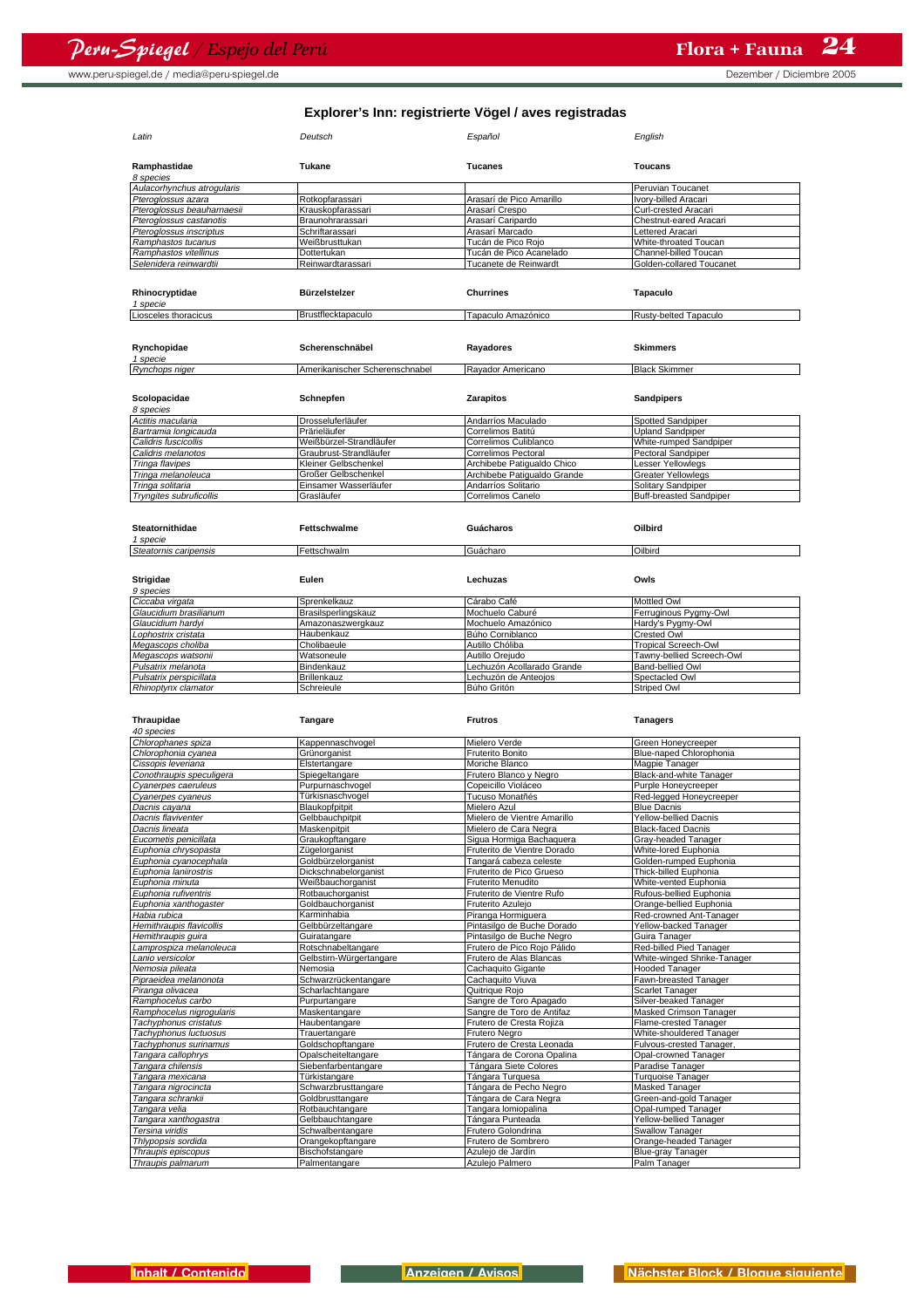www.peru-spiegel.de / media@peru-spiegel.de by the control of the Dezember of Diciembre 2005

| Latin                          | Deutsch             | Español            | English                   |
|--------------------------------|---------------------|--------------------|---------------------------|
| Threskiornithidae<br>2 species | Ibisse              | Ibises, Espátulas  | <b>Ibises</b>             |
| Mesembrinibis cayennensis      | Grünibis            | Ibis Verde         | Green Ibis                |
| Platalea ajaja                 | Rosalöffler         | Espátula Rosada    | Roseate Spoonbill         |
|                                |                     |                    |                           |
| Tinamidae                      | Steißhühner         | Inambúes           | Tinamous                  |
| 10 species                     |                     |                    |                           |
| Crypturellus bartletti         | Bartlett-Tinamu     | Tinamú de Bartlett | <b>Bartlett's Tinamou</b> |
| Crypturellus cinereus          | Grautinamu          | Tinamú Sombrío     | Cinereus Tinamou          |
| Crypturellus parvirostris      | Kleinschnabeltinamu | Tinamú Piguicorto  | Small-billed Tinamou      |
| Crypturellus soui              | Brauntinamu         | Tinamú Chico       | Little Tinamou            |
| Crypturellus strigulos         | Rotkehltinamu       | Tinamú Brasileño   | Brazilian Tinamou         |
| Crypturellus undulatus         | Wellentinamu        | Tinamú Ondulado    | <b>Undulated Tinamou</b>  |
| Crypturellus variegatus        | Rotbrusttinamu      | Tinamú Abigarrado  | Variegated Tinamou        |
| Tinamus guttatus               | Weißkehltinamu      | Tinamú Moteado     | White-throated Tinamou    |
| Tinamus major                  | Großtinamu          | Tinamú Oliváceo    | <b>Great Tinamou</b>      |
| Tinamus tao                    | Tao                 | Tinamú Tao         | <b>Gray Tinamou</b>       |

| Trochilidae                | <b>Kolibris</b>                | Colibríes              | <b>Hummingbirds</b>         |
|----------------------------|--------------------------------|------------------------|-----------------------------|
| 19 species                 |                                |                        |                             |
| Anthracothorax nigricollis | Schwarzbrust-Mangokolibri      | Mango Gorginegro       | <b>Black-throated Mango</b> |
| Calliphlox amethystina     | Amethyststernkolibri           | Colibrí Amatista       | Amethyst Woodstar           |
| Campylopterus largipennis  | Graubrust-Degenflügel          | Colibrí Pechiarís      | Gray-breasted Sabrewing     |
| Chlorostilbon mellisuaus   | Smaraqdkolibri                 | Esmeralda de Cola Azul | <b>Blue-tailed Emerald</b>  |
| Chrysuronia oenone         | Bronzeschwanz-Saphirkolibri    | Zafiro Colidorado      | Golden-tailed Sapphire      |
| Florisuga mellivora        | Weißnackenkolibri              | Colibrí Nuquiblanco    | White-necked Jacobin        |
| Glaucis hirsuta            | Rotschwanz-Schattenkolibri     | Ermitaño Hirsuto       | Rufous-breasted Hermit      |
| Heliodoxa aurescens        | Rotbrustbrilliantkolibri       | Brillante Pechicastaño | Gould's Jewelfront          |
| Heliomaster longirostris   | Rosenkehlkolibri               | Colibrí Piquilargo     | Long-billed Starthroat      |
| Heliothryx aurita          | Schwarzohr-Schmuckkolibri      | Colibrí Hada Oriental  | <b>Black-eared Fairv</b>    |
| Hylocharis cyanus          | Weißkinn-Saphirkolibri         | Zafiro Gorgiblanco     | White-chinned Sapphire      |
| Lophornis chalybeus        | Schmetterlingselfe             | Coqueta Verde          | <b>Festive Coquette</b>     |
| Phaethornis hispidus       | Weißbart-Schattenkolibri       | Ermitaño Barbiblanco   | White-bearded Hermit        |
| Phaethornis malaris        | Langschnabeleremit             | Ermitaño Picogrande    | Great-billed Hermit         |
| Phaethornis philippii      | Orangefarbener Schattenkolibri | Ermitaño Picoaquia     | Needle-billed Hermit        |
| Phaethornis ruber          | Roter Zwergschattenkolibri     | Ermitaño Rojizo        | <b>Reddish Hermit</b>       |
| Polyerata lactea           | Saphiramazilie                 | Amazilia Zafirina      | Sapphire-spangled Emerald   |
| Thalurania furcata         | Schwalbennymphe                | Zafiro Golondrina      | Fork-tailed Woodnymph       |
| Threnetes niger            | Hellschwanzeremit              | Pico de Sable Negruzco | Pale-tailed Barbthroat      |

| Troglodytidae            | Zaunkönige              | Ratonas                       | Wrens                          |
|--------------------------|-------------------------|-------------------------------|--------------------------------|
| 7 species                |                         |                               |                                |
| Campylorhynchus turdinus | Drosselzaunkönig        | Ratona Tordo                  | Thrush-like Wren               |
| Cyphorhinus aradus       | Flageolettzaunkönig     | Cucarachero de Cuello Castaño | Musician Wren                  |
| Donacobius atricapilla   | Rohrspotter             | Ratona de Capa Negra          | <b>Black-capped Donacobius</b> |
| Microcerculus marginatus | Schuppenbrust-Zaunkönig | Ratona Cholincillo            | Southern Nightingale-Wren      |
| Thryothorus genibarbis   | Wangenstreif-Zaunkönig  | Ratona Bigotuda               | Moustached Wren                |
| Thrvothorus leucotis     | Weißohr-Zaunkönig       | Ratona de Dorso Leonado       | <b>Buff-breasted Wren</b>      |
| Troglodytes aedon        | Hauszaunkönig           | Ratona Común                  | House Wren                     |

| Trogonidae             | Trogone              | <b>Trogones y Quetzales</b> | Trogons                      |
|------------------------|----------------------|-----------------------------|------------------------------|
| 7 species              |                      |                             |                              |
| Pharomachrus pavoninus | Pfauentrogon         | Quetzal Pavonino            | Pavonine Quetzal             |
| Trogon collaris        | Jungferntrogon       | Trogón Acollarado           | <b>Collared Trogon</b>       |
| Trogon curucui         | Blauscheiteltrogon   | Trogón Curucuí              | <b>Blue-crowned Trogon</b>   |
| Trogon melanurus       | Schwarzschwanztrogon | Trogón Colinegro            | <b>Black-tailed Trogon</b>   |
| Trogon rufus           | Schwarzkehltrogon    | Trogón Amarillo             | <b>Black-throated Trogon</b> |
| Trogon violaceus       | Veilchentrogon       | Trogón Violáceo             | Violaceous Trogon            |
| Trogon viridis         | Weißschwanztrogon    | Surucuá Violeta             | White-tailed Trogon          |

| Turdidae              | <b>Drosseln</b>        | <b>Tordos o Zorzales</b> | Thrushes                   |
|-----------------------|------------------------|--------------------------|----------------------------|
| 8 species             |                        |                          |                            |
| Catharus ustulatus    | Zwergdrossel           | Tordo Olivo              | Swainson's Thrush          |
| Catharus fuscescens   | Wilson-Drossel         | Tordo Cachetón           | Veerv                      |
| Catharus minimus      | Grauwangendrossel      | Tordo de Cara Gris       | Grey-cheeked Thrush        |
| Turdus albicollis     | Trauerdrossel          | Tordo de Collar Blanco   | White-necked Thrush        |
| Turdus amaurochalinus | Rahmbauchdrossel       | Tordo Sabiá              | Creamy-bellied Thrush      |
| Turdus hauxwelli      | Blaßbauchdrossel       | Mirlo de Hauxwell        | Hauxwell's Thrush          |
| Turdus ignobilis      | Schwarzschnabeldrossel | Tordo de Pico Nearo      | <b>Black-billed Thrush</b> |
| Turdus lawrencii      | Braundrossel           | Tordo de Lawrence        | Lawrence's Thrush          |

| Vireonidae                   | Vireos             | Vireos                   | <b>Vireos and Greenlets</b> |
|------------------------------|--------------------|--------------------------|-----------------------------|
| 5 species                    |                    |                          |                             |
| Cyclarhis gujanensis         | Rostbrauenvireo    | Alegrín de Ceias Roiizas | Rufous-browed Peppershrike  |
| Hylophilus hypoxanthus       | Braunstirnvireo    | Vireillo de Capa Oscura  | Dusky-capped Greenlet       |
| Hylophilus ochraceiceps      | Fuchsscheitelvireo | Vireillo Leonado         | Tawny-crowned Greenlet      |
| <b>Hylophilus thoracicus</b> | Gelbbrustvireo     | Vireillo de Pecho Limón  | Lemon-chested Greenlet      |
| Vireo olivaceus              | Rotaugenvireo      | Vireo de Oios Roios      | Red-eved Vireo              |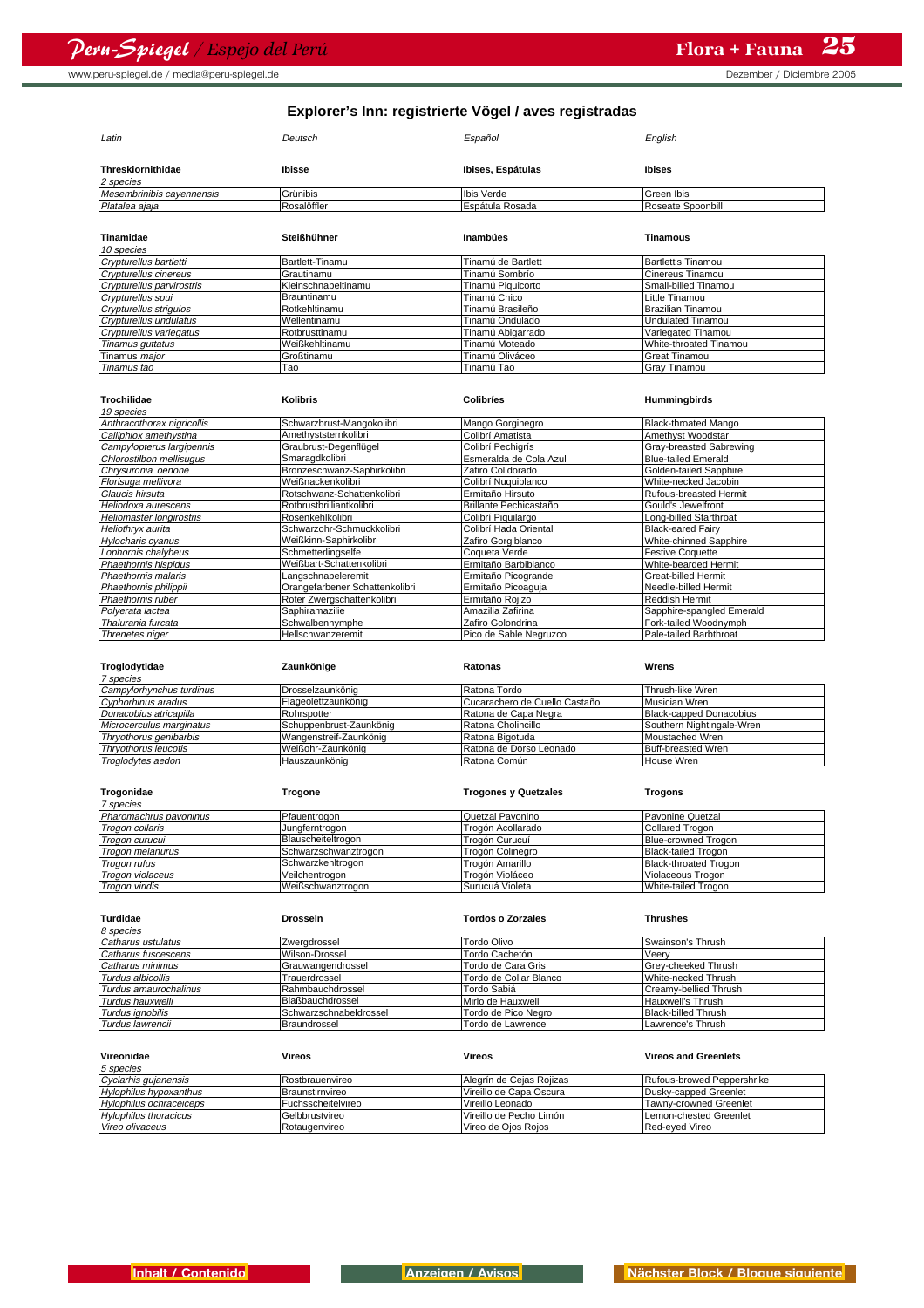www.peru-spiegel.de / media@peru-spiegel.de but a but a but a but a but a but a but a but a but a but a but a but a but a but a but a but a but a but a but a but a but a but a but a but a but a but a but a but a but a but

| Latin                                                | Deutsch                                                          | Español                                      | English                                               |
|------------------------------------------------------|------------------------------------------------------------------|----------------------------------------------|-------------------------------------------------------|
| Tyrannidae<br>91 species                             | Tyrannen                                                         | <b>Pitirres</b>                              | <b>Flycatchers</b>                                    |
| Attila bolivianus                                    | Weißaugen-Attilatyrann                                           | Atila Ojiblanco                              | Dull-capped Atilla                                    |
| Attila cinnamoeus                                    | Zimtattilatyrann                                                 | Atila Canelo                                 | Cinnamon Attilla                                      |
| Attila spadiceus                                     | Gelbbürzel-Attilatvrann                                          | Atila Polimorfo                              | Bright-rumped Attila                                  |
| Camptostoma obsoletum                                | Südlicher Blasskleintyrann                                       | Mosquerito Silbón                            | Southern Beardless-Tyrannulet                         |
| Casiornis rufa<br>Cnemotriccus fuscatus              | Zimtrücken-Röteltyrann<br>Augenstreif-Schnäppertyrann            | <b>Burlisto Castaño</b><br>Mosquero Parduzco | <b>Rufous Casiornis</b><br><b>Fuscous Flycatcher</b>  |
| Colonia colonus                                      | Weißkappen-Schleppentyrann                                       | Mosquero Colilargo                           | Long-tailed Tyrant                                    |
| Conopias trivirgata                                  | Olivbrust-Maskentyrann                                           | Bienteveo Trilistado                         | Three-striped Flycatcher                              |
| Contopus borealis                                    | Olivflanken-Schnäppertyrann                                      | Pibí Boreal                                  | Olive-sided Flycatcher                                |
| Contopus virens                                      | Östlicher Waldschnäppertyrann                                    | Pibí Oriental                                | Eastern Peewee                                        |
| Corythopis torquata                                  | Nördlicher Brustbandtyrann                                       | Mosquero Terrestre Norteño                   | <b>Ringed Antpipit</b>                                |
| Elaenia parvirostris                                 | Dreibinden-Olivtyrann                                            | Fiofío Piquicorto                            | Small-billed Elaenia                                  |
| Elaenia spectabilis                                  | Graubrust-Olivtyrann                                             | Fiofío Grande                                | Large Elaenia                                         |
| Elaenia strepera                                     | Schiefertyrann                                                   | Fiofío Plomizo<br>Mosquero Alisero           | Slaty Elaenia                                         |
| Empidonax alnorum<br>Empidonomus varius              | Erlenschnäppertyrann<br>Schuppenrücken-Maskentyrann              | Tuquito Rayado                               | Alder Flycatcher<br>Variegated Flycatcher             |
| Euscarthmus meloryphus                               | Graubrust-Zwergtyrann                                            | Tiranuelo Copetón                            | Tawny-crowned Pygmy-Tyrant                            |
| Fluvicola pica                                       | Elsterwassertyrann                                               | Viudita Pía                                  | Pied Water-Tyrant                                     |
| Griseotyrannus aurantioatrocristatus                 | Grau-Maskentyrann                                                | <b>Tuquito Gris</b>                          | Crowned Slaty Flycatcher                              |
| Hemiticcus johannis                                  | Braunzügel-Todityrann                                            | Titirijí de Johannes                         | Johannes' Tody Tyrant                                 |
| Hemitriccus flammulatus                              | Streifenbrust-Todityrann                                         | Titirijí Flamulado                           | Flammulated Bamboo-Tyrant                             |
| Hemitriccus griseipectus                             | Weißbauch-Todityrann                                             | Titirijí Ventriblanco                        | White-bellied Tody-Tyrant                             |
| Hemitriccus striaticollis                            | Streifenkehl-Todityrann                                          | Titirijí Gorgiestriado                       | Stripe-necked Tody-Tyrant                             |
| Hymenops perspicillatus                              | Brillendunkeltyrann                                              | Viudita Picoplata                            | Spectacled Tyrant                                     |
| Inezia inornata<br>Laniocera hypopyrra               | Grauscheitel-Tachurityrann<br>Grauer Tropfenflügeltyrann         | Piojito Picudo<br>Plañidera Cenicienta       | Plain Tyrannulet<br>Cinereous Mourner                 |
| Lathrotriccus euleri                                 | Euler-Schnäppertyrann                                            | Mosquero de Euler                            | Euler's Flycatcher                                    |
| Legatus leucophaius                                  | Kurzschnabel-Maskentyrann                                        | Mosquero Pirata                              | Piratic Flycatcher                                    |
| Leptopogon amaurocephalus                            | Braunkappen-Laubtyrann                                           | Orejero Coronipardo                          | Sepia Capped Flycatcher                               |
| Lophotriccus eulophotes                              | Weißbauch-Schuppenkopftyrann                                     | Cimerillo Crestilargo                        | Long-crested Pygmy-Tyrant                             |
| Megarynchus pitangua                                 | Starkschnabel-Maskentyrann                                       | Bienteveo Pitanguá                           | Boat-billed Flycatcher                                |
| Mionectes macconelli                                 | Schwarzschnabel-Pipratyrann                                      | Mosquero de McConnell                        | McConnell's Flycatcher                                |
| Mionectes oleagineus                                 | Ockerbauch-Pipratyrann                                           | Mosquero Aceitunado                          | Ochre-bellied Flycatcher                              |
| Mionectes olivaceous<br>Muscisaxicola fluviatilis    | Olivkopf-Pipratyrann<br>Tiefland-Grundtyrann                     | Mosquero Oliváceo<br>Dormilona Enana         | Olive-striped Flycatcher<br>Little Ground-Tyrant      |
| Myiarchus ferox                                      | Kurzschopftyrann                                                 | Copetón Feroz                                | Short-crested Flycatcher                              |
| Myiarchus swainsoni                                  | Swainsonschopftyrann                                             | Copetón de Swainson                          | Swainson's Flycatcher                                 |
| Myiarchus tyrannulus                                 | Braunschopftyrann                                                | Copetón Tiranillo                            | Brown-crested Flycatcher                              |
| Myiodynastes luteiventris                            | Nördlicher Fleckenmaskentyrann                                   | Bienteveo Ventriazufrado                     | Sulphur-bellied Flycatcher                            |
| Myiodynastes maculatus                               | Südlicher Fleckenmaskentyrann                                    | Bienteveo Rayado                             | Streaked Flycatcher                                   |
| Myiopagis caniceps                                   | Grautyrann                                                       | Fiofío Gris                                  | Gray Elaenia                                          |
| Myiopagis gaimardii                                  | Weißscheitel-Olivtyrann                                          | Fiofío Selvático                             | Forest Elaenia                                        |
| Myiopagis viridicata<br>Myiophobus fasciatus         | Grüntyrann<br>Rostschnäppertyrann                                | Fiofío Verdoso<br>Mosquero Estriado          | Greenish Elaenia<br>Bran-colored Flycatcher           |
| Myiornis ecaudatus                                   | Stummelschwanz-Zwergtyrann                                       | Mosqueta Colicorta                           | Short-tailed Pygmy-Tyrant                             |
| Myiozetetes cayanensis                               | Rostschwingen-Maskentyrann                                       | Bienteveo Alicastaño                         | Rusty-margined Flycatcher                             |
| Myiozetetes granadensis                              | Graukappen-Maskentyrann                                          | Bienteveo Cabecigrís                         | Gray-capped Flycatcher                                |
| Myiozetetes luteiventris                             | Strichelbrust-Maskentyrann                                       | Bienteveo Pechioscuro                        | Sulphur-bellied Flycatcher                            |
| Myiozetetes similis                                  | Rotscheitel-Maskentyrann                                         | <b>Bienteveo Sociable</b>                    | Social Flycatcher                                     |
| Neopipo cinnamomea                                   | Zimtbauch-Pipratyrann                                            | Mosquerito Canelo                            | Cinnamon Tyrant-Manakin                               |
| Ochthornis littoralis<br>Onychorhynchus coronatus    | Weißbrauentyrann<br>Kronentyrann                                 | Mosquerito Guardarríos<br>Atrapamoscas Real  | Drab Water-Tyrant<br>Royal Flycatcher                 |
| Ornithion inerme                                     | Weißzügel-Kleintyrann                                            | Mosquerito Moteado                           | White-lored Tyrannulet                                |
| Pachyramphus castaneus                               | Graunackenbekarde                                                | Anambé castaño                               | Chestnut-crowned Becard                               |
| Pachyramphus marginatus                              | Streifenrückenbekarde                                            | Anambé Capirotado                            | <b>Black-capped Becard</b>                            |
| Pachyramphus minor                                   | Rosensternbekarde                                                | Anambé Gorgirrosa                            | Pink-throated Becard                                  |
| Pachyramphus polychopterus                           | Weißbindenbekarde                                                | Anambé Aliblanco                             | White-winged Becard                                   |
| Phaeomyias murina                                    | raubraun-Kleintyrannس                                            | Piojito Pardo                                | Mouse-colored Tyrannulet                              |
| Pitangus lictor                                      | Liktormaskentyrann                                               | <b>Bienteveo Chico</b>                       | Lesser Kiskadee                                       |
| Pitangus sulphuratus                                 | Schwefelmaskentyrann                                             | Bienteveo Común<br>Picoplano Coronado        | Great Kiskadee<br>Golden-crowned Spadebill            |
| Platyrinchus coronatus<br>Platyrinchus platyrhynchos | Goldkappen-Breitschnabeltyrann<br>Silberkopf-Breitschnabeltvrann | Picoplano Crestiblanco                       | White-crested Spadebill                               |
| Poecilotriccus albifacies                            | Weißwangen-Todityrann                                            | Titirijí Cariblanco                          | White-cheeked Tody-Tyrant                             |
| Pseudocolopteryx acutipennis                         | Olivgrüner Sumpftyrann                                           | Doradito Oliváceo                            | <b>Subtropical Doradito</b>                           |
| Pyrocephalus rubinus                                 | Rubintyrann                                                      | Mosqueta Sangre de Toro                      | Vermilion Flycatcher                                  |
| Ramphotrigon fuscicauda                              | Dunkelschwanz-Breitschnabeltyrann                                | Picoplano Colioscuro                         | Dusky-tailed Flatbill                                 |
| Ramphotrigon megacephala                             | Gelbbrauen-Breitschnabeltyrann                                   | Picoplano Cabezón                            | Large-headed Flatbill                                 |
| Ramphotrigon ruficauda xxx<br>Rhinocyclus olivaceous | Rostschwanz-Breitschnabeltyrann<br>Oliv-Breitschnabeltyrann      | Picoplano Colirrufo<br>Picoplano Oliváceo    | Rufous-tailed Flatbill<br>Olivaceous Flatbill         |
| Rhytipterna simplex                                  | Grauschmucktyrann                                                | Plañidera Gris                               | Grayish Mourner                                       |
| Satrapa icterophrys                                  | Goldbrauentyrann                                                 | Mosquero Cejiamarillo                        | Yellow-browed Tyrant                                  |
| Sirystes sibilator                                   | Grauschopftyrann                                                 | Mosquero Silbador                            | Sirystes                                              |
| Sublegatus modestus                                  | Südlicher Strauchtyrann                                          | Mosquero Matorralero Sureño                  | Southern Scrub-Flycatcher                             |
| Sublegatus obscurior                                 | Amazonas-Strauchtyrann                                           | Mosquero Matorralero                         | Amazonian Scrub-Flycatcher                            |
| Terenotriccus erythrurus                             | Rotschwanztyrann                                                 | Mosquerito Colirrojo                         | Ruddy-tailed Flycatcher                               |
| Tityra cayana                                        | Schwarznackentityra                                              | Titira Colinegro                             | <b>Black-tailed Tityra</b>                            |
| Tityra inquisitor                                    | Schwarzschnabeltityra                                            | Titira Piquinegro                            | <b>Black-crowned Tityra</b>                           |
| Tityra semifasciata<br>Todirostrum chrysocrotaphum   | Weißnackentityra<br>Goldbrauen-Todityrann                        | Titira Enmascarado<br>Titirijí Cejiamarillo  | Masked Tityra<br>Yellow-browed Tody-Flycatcher        |
| Todirostrum cinereum                                 | Graugelb-Todityrann                                              | Titirijí Común                               | Common Tody-Flycatcher                                |
| Todirostrum latirostre                               | Rostzügel-Todityrann                                             | Titirijí Frentirrojo                         | Rusty-fronted Tody-Flycatcher                         |
| Todirostrum maculatum                                | Fleckenbrust-Todityrann                                          | Titirijí Moteado                             | Spotted Tody-Flycatcher                               |
| Tolmomyias assimilis                                 | Flügelspiegel-Breitschnabeltyrann                                | Picoplano Aliamarillo                        | Yellow-margined Flycatcher                            |
| Tolmomyias flaviventris                              | Gelbbauch-Breitschnabeltyrann                                    | Picoplano Pechiamarillo                      | Yellow-breasted Flycatcher                            |
| Tolmomyias poliocephalus                             | Grauscheitel-Breitschnabeltyrann                                 | Picoplano Cabecigrís                         | Gray-crowned Flycatcher                               |
| Tyrannopsis sulphurea                                | Schwefeltyrann                                                   | Tirano Palmero                               | Sulphury Flycatcher                                   |
| Tyrannulus elatus<br>Tyrannus melancholicus          | Gelbscheitel-Olivtyrann<br>Trauerkönigstyrann                    | Mosquerito Coronado<br>Tirano Melancólico    | Yellow-crowned Tyrannulet<br><b>Tropical Kingbird</b> |
| Tyrannus savana                                      | Gabelschwanz-Königstyrann                                        | Tijereta Sabanera                            | Fork-tailed Flycatcher                                |
| Tyrannus tyrannus                                    | Schieferrücken-Königstyrann                                      | <b>Tirano Oriental</b>                       | Eastern Kingbird                                      |
| Zimmerius gracilipes                                 | Schlankfuß-Kleintyrann                                           | Mosquerito Patifino                          | Slender-footed Tyrannulet                             |
|                                                      |                                                                  |                                              |                                                       |